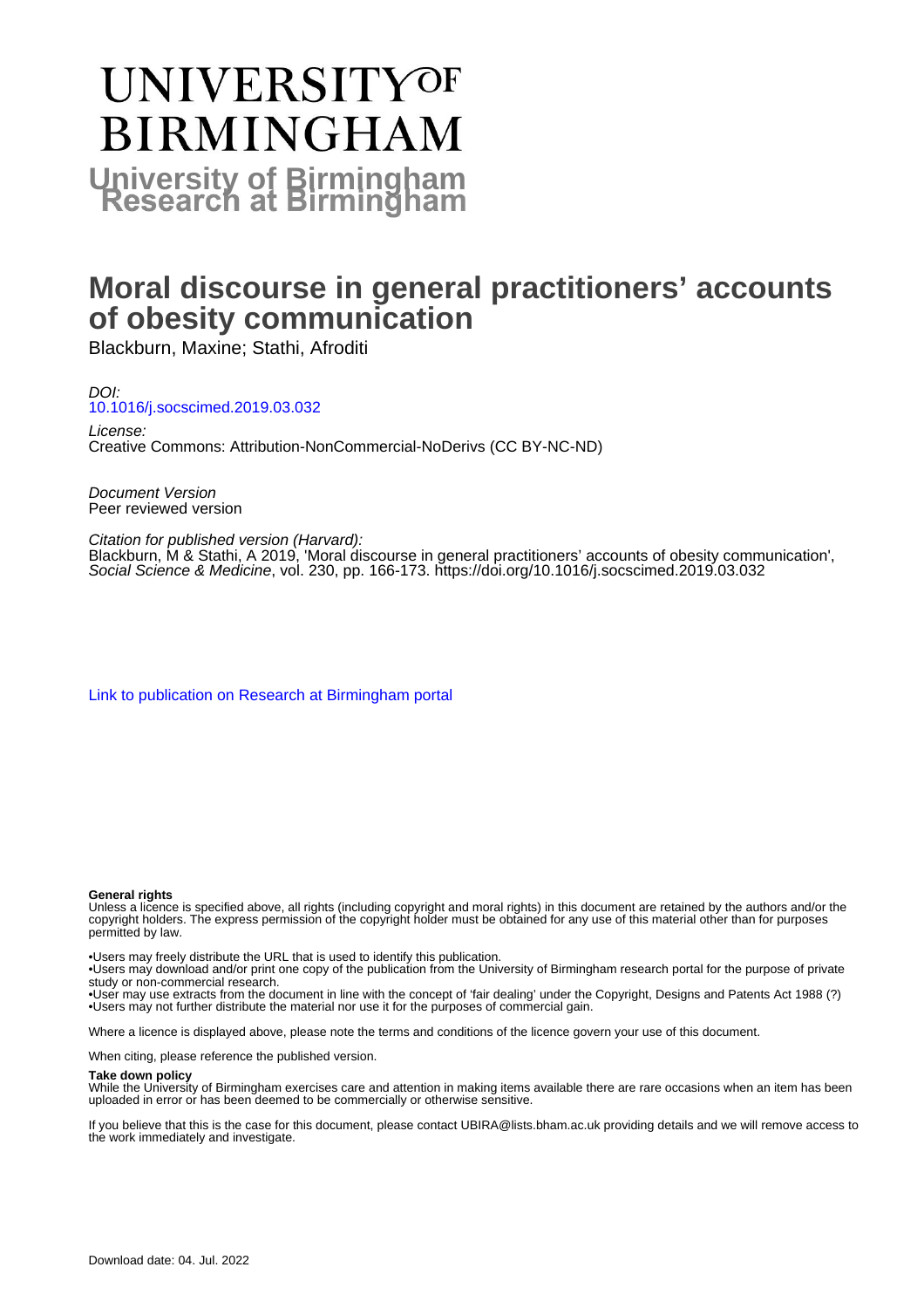# Accepted Manuscript

Moral discourse in general practitioners' accounts of obesity communication

Dr Maxine Blackburn, Afroditi Stathi

PII: S0277-9536(19)30174-1

DOI: <https://doi.org/10.1016/j.socscimed.2019.03.032>

Reference: SSM 12236

To appear in: Social Science & Medicine

Received Date: 14 December 2017

Revised Date: 23 February 2019

Accepted Date: 21 March 2019

Please cite this article as: Blackburn, D.M., Stathi, A., Moral discourse in general practitioners' accounts of obesity communication, *Social Science & Medicine* (2019), doi: [https://doi.org/10.1016/](https://doi.org/10.1016/j.socscimed.2019.03.032) [j.socscimed.2019.03.032.](https://doi.org/10.1016/j.socscimed.2019.03.032)

This is a PDF file of an unedited manuscript that has been accepted for publication. As a service to our customers we are providing this early version of the manuscript. The manuscript will undergo copyediting, typesetting, and review of the resulting proof before it is published in its final form. Please note that during the production process errors may be discovered which could affect the content, and all legal disclaimers that apply to the journal pertain.

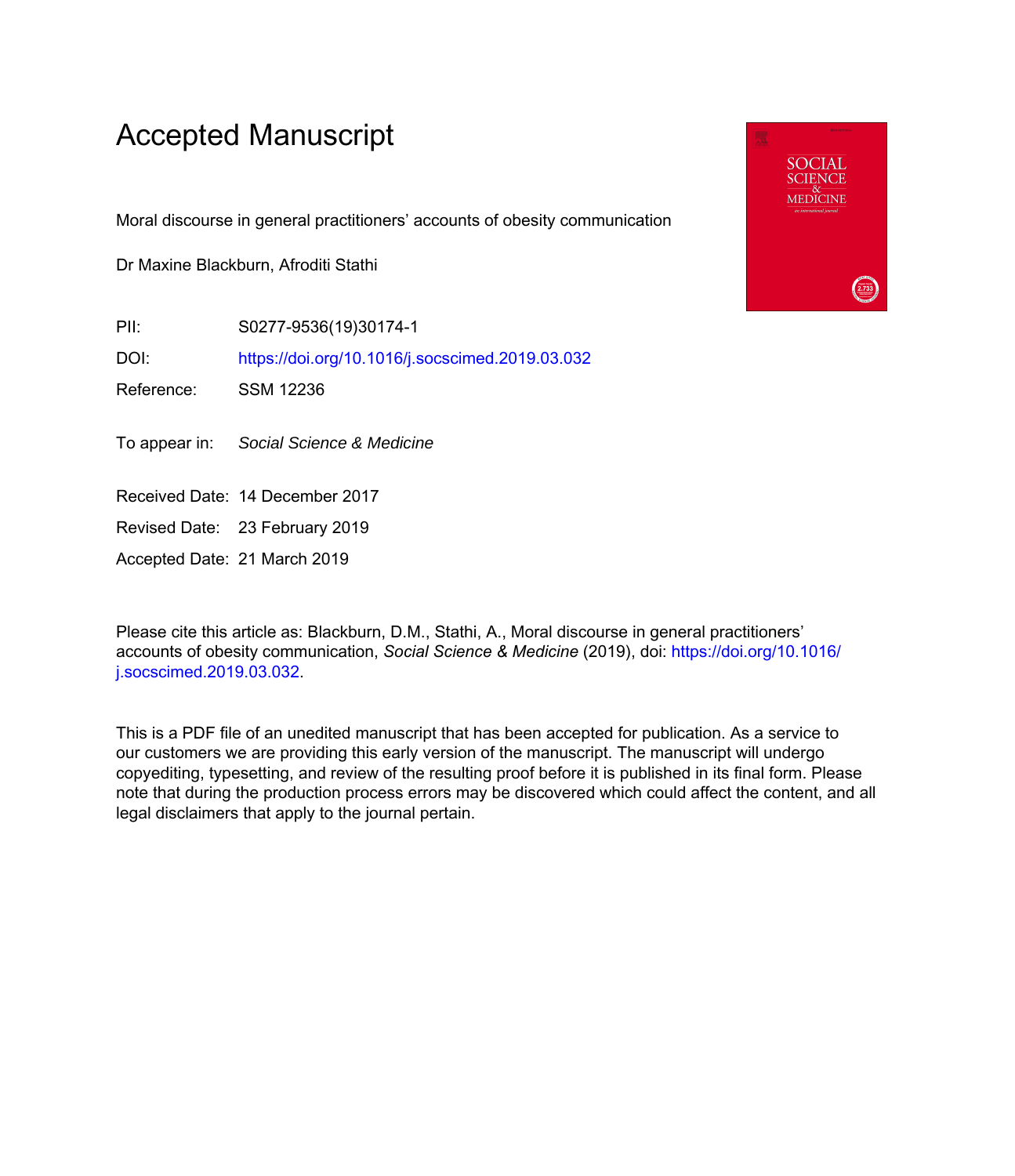#### **Moral discourse in General Practitioners' accounts of obesity communication**

Dr Maxine Blackburn<sup>a</sup> ; Dr Afroditi Stathi<sup>b</sup>

<sup>a</sup>University of Bath, Department for Health, Bath, BA2 7AY, UK.

maxineblackburn1985@gmail.com

University of Edinburgh, Usher Institute of Population Health Sciences and Informatics,

Edinburgh, EH8 9AG

of Edinburgh, Usher Institute of Population Health Sciences and Informatics,<br>
EH8 9AG<br>
vof Bath, Department for Health, Bath, BA2 7AY, UK. <u>A.Stathi@bath.ac.uk</u><br>
of Birmingham, School of Sport, Exercise and Rehabilitation bUniversity of Bath, Department for Health, Bath, BA2 7AY, UK. A.Stathi@bath.ac.uk University of Birmingham, School of Sport, Exercise and Rehabilitation Sciences,

Birmingham, B15 2TT, A.Stathi@bham.ac.uk

#### **Corresponding author:**

Dr Maxine Blackburn $<sup>1</sup>$ </sup>

#### **Affiliation address:**

Department for Health,

University of Bath,

Bath,

 $\overline{a}$ 

BA2 7AY, UK.

'Declarations of interest: none'

#### <sup>1</sup> **Present address (at time of submission):**

Usher Institute of Population Health Sciences and Informatics Old Medical School Edinburgh EH8 9AG Telephone: 07411 058176 Maxineblackburn1985@gmail.com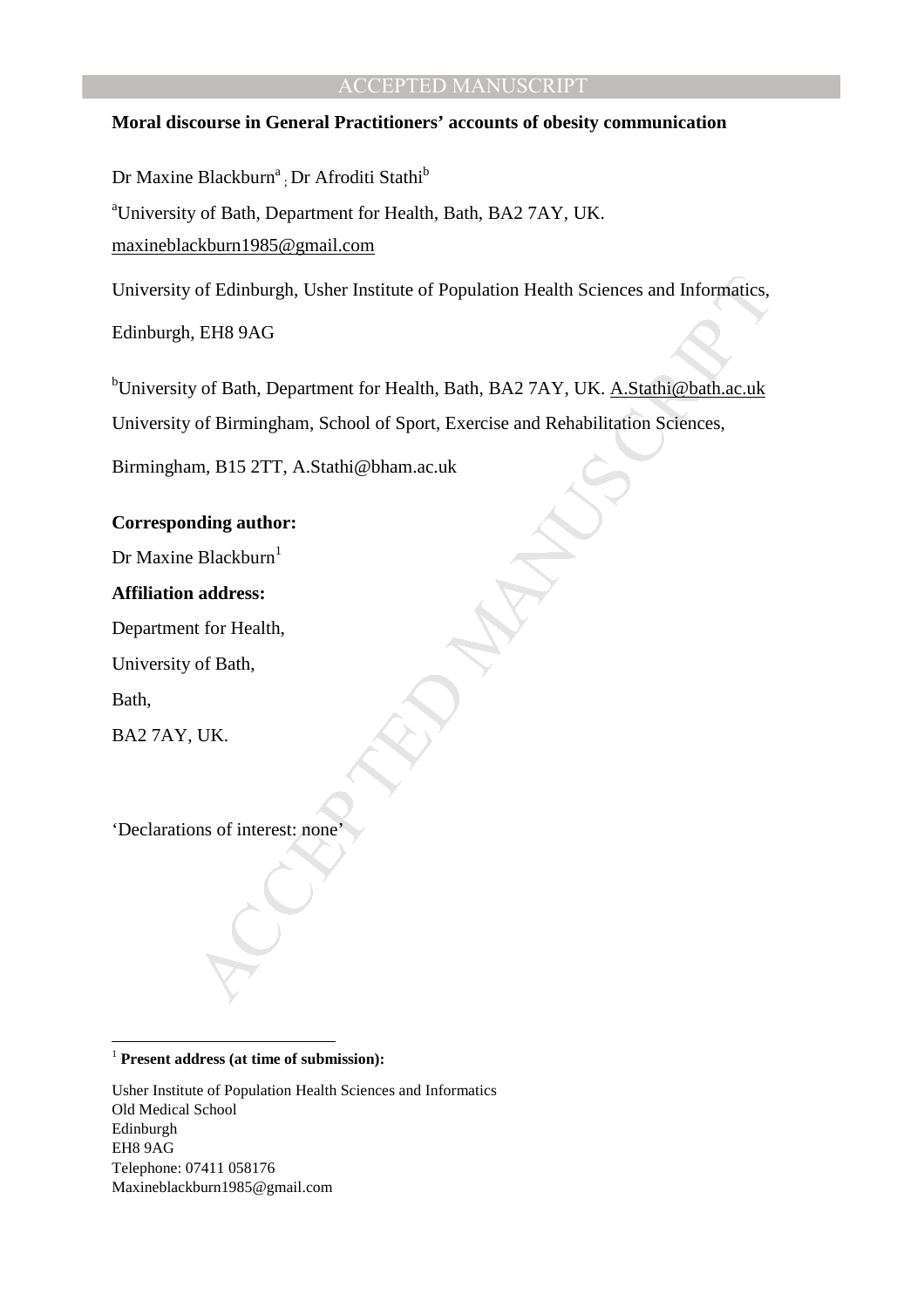#### **Moral discourse in General Practitioners' accounts of obesity communication**

#### **Abstract**

opic to include in routine consultations and face barriers in initiating weights.<br>
S. This study examined the discursive power relations that shape how gets (GPs) understand and talk about obesity using a novel methodology Obesity is not addressed with a large proportion of patients presenting in general practice. An increasing body of evidence suggests that health professionals view body weight as a sensitive topic to include in routine consultations and face barriers in initiating weight loss discussions. This study examined the discursive power relations that shape how general practitioners (GPs) understand and talk about obesity using a novel methodology to elicit responses from GPs about raising the topic of weight. Twenty GPs from the South West of England reflected upon novel trigger films simulating doctor-patient interactions, in which a doctor either acknowledged or ignored their patient's body weight. Underpinned by a discourse analytic approach, our findings suggest that GPs both reproduce and resist moral discourse surrounding body weight. They construct obesity as an individual behavioural problem whilst simultaneously drawing on socio-cultural discourse which positions body weight as central to social identity, situating obesity within a context of stigma and positioning patients as powerless to lose weight. Our findings highlight a need for increased reflexivity about competing discursive frameworks at play during medical consultations about obesity, which we suggest, contribute to increased tension and powerlessness for GPs. Trigger films are an innovative method to elicit information and discuss competing discourses.

#### **Keywords**

Obesity, discourse analysis, general practitioners, stigma, critical public health

#### **Introduction**

There is pressure within UK General Practice to contribute to the public health drive to lower rates of obesity (Academy of Medical Royal Colleges, 2013; Royal College of Physicians,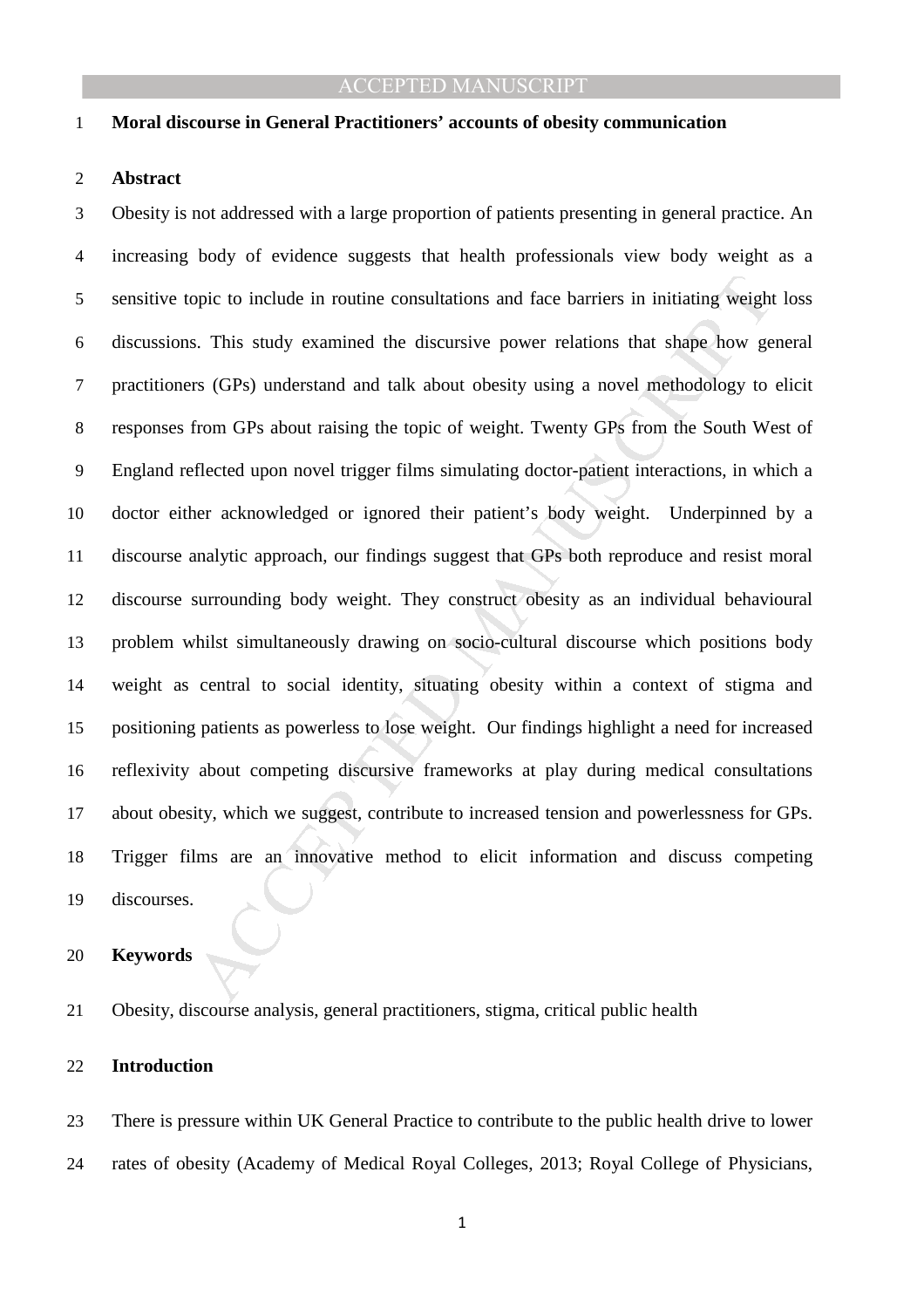2013). General practitioners (GPs) are expected to routinely talk to patients about their weight, both when presenting with obesity related problems and for other purposes (NHS Future Forum, 2012; NICE, 2014). However, evidence suggests that many patients are not approached about their weight (Aveyard et al, 2016). Alongside a perceived lack of time and competing demands, GPs indicate that the reluctance to talk to patients about weight loss stem from concerns around damaging their therapeutic relationship and professional reputation, as well as feeling ill-equipped to help patients (Blackburn et al, 2015; Michie, 2007).

demands, GPs indicate that the reluctance to talk to patients about weight<br>a concerns around damaging their therapeutic relationship and profess<br>as well as feeling ill-equipped to help patients (Blackburn et al, 2015; Mi<br>l While studies give insight into factors that prevent GPs from approaching their patients about weight loss, most have focused on individual-level determinants of behaviour. For example, studies have emphasised that clinician beliefs are a salient barrier to raising the issue of weight, demonstrating that GPs have concerns about upsetting patients and perceive themselves as lacking the knowledge and skills to help patients lose weight in a ten minute consultation (Blackburn et al, 2015; Michie, 2007). As a result, limited attention has been paid to the sociological, political and cultural influences that shape, and are in turn shaped by, GPs' beliefs and behaviour. Such a stance also ignores the ongoing debate within academic circles about what obesity actually is, which, importantly, has led to diverse ways of viewing, understanding and researching obesity. Indeed, a growing evidence base demonstrates contested knowledge surrounding obesity and diverse views around the framing of fatness (Bombak et al, 2016; Trainer et al, 2015; Warin, 2015).

In addition to a medical model of obesity which broadly views obesity as a biomedical risk requiring change at an individual level, either through behavioural, pharmaceutical or surgical intervention (Webb, 2009), several other models of obesity have been identified in the literature. Discourses of obesity promulgated by the news media (Frederick et al, 2016), health policy (Ulijaszek & McLennan, 2016) and those campaigning for political and social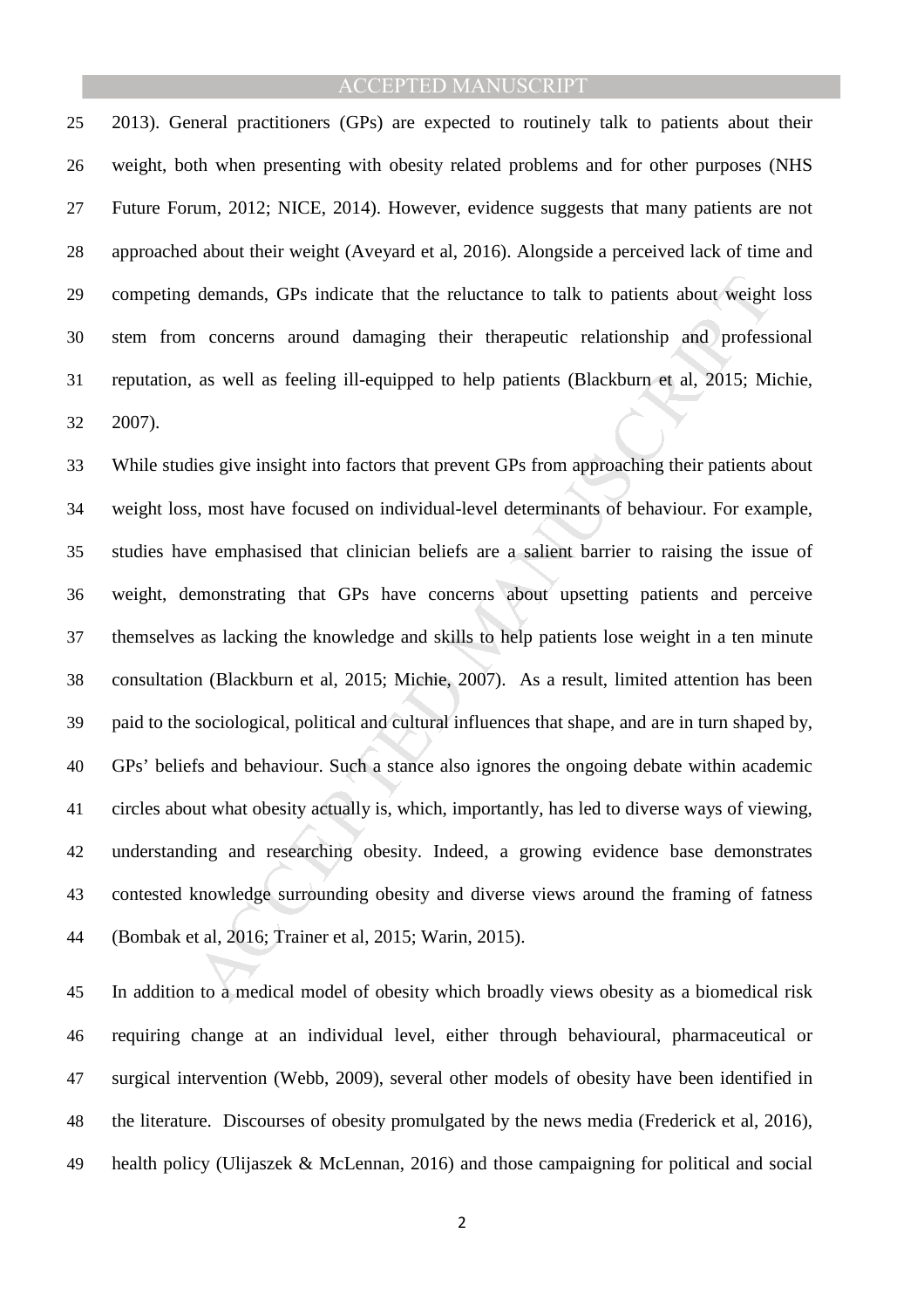by obesity is framed or crisis' warranting governmental action (Frederick et al., 2016; Saguy & G<br>or 'crisis' warranting governmental action (Frederick et al., 2016; Saguy & G<br>or this portrayal of obesity, fatness is const change (Bombak, 2014; Cooper, 2010) are important to consider. News and television media, for example, regularly portray individuals as lazy and gluttonous and assert that weight loss is controllable through will power and better choices (Saguy & Alemling, 2008) thus highlighting personal responsibility. Empirical research also demonstrates that media reporting promotes a public health framework of obesity whereby obesity is framed as an 'epidemic' or 'crisis' warranting governmental action (Frederick et al, 2016; Saguy & Gruys, 2010). In this portrayal of obesity, fatness is constructed as a normal response to an obesogenic environment and government regulation of food and marketing activities are advocated. In a policy context it has been argued that despite some recognition of the complex array of causes of and thus proposed solutions to obesity, the dominant framing of obesity as an individual problem requiring behaviour change continues (Ulijaszek & McLennan, 2016). In contrast, 'health at every size' and 'fat rights' frameworks draw on political discourse. A political model of obesity presents fatness as a form of natural diversity, promotes greater social tolerance rather than individual behaviour change and opposes weight-based discrimination and stigma (Cooper, 2010; Rothblum & Solovay, 2009).

Competing frameworks surrounding obesity appear to be particularly salient in relation to the medical management of obesity where dichotomous thinking and heated debate over how to understand and treat obesity continues (Bombak et al, 2016; Trainer et al, 2015). Although there is heterogeneity in the critique they provide, researchers taking up a feminist or social constructivist orientation argue that public health and medical authorities provide the dominant perspective on obesity, drawing attention to its biophysical attributes and labelling obesity as a pathology, disease or social problem (Patterson & Johnston, 2012; Warin, 2015). Inherent within this medical framing of obesity is the notion that excess fat is unhealthy and that behaviour change is the most effective strategy for intervention. Scholars who are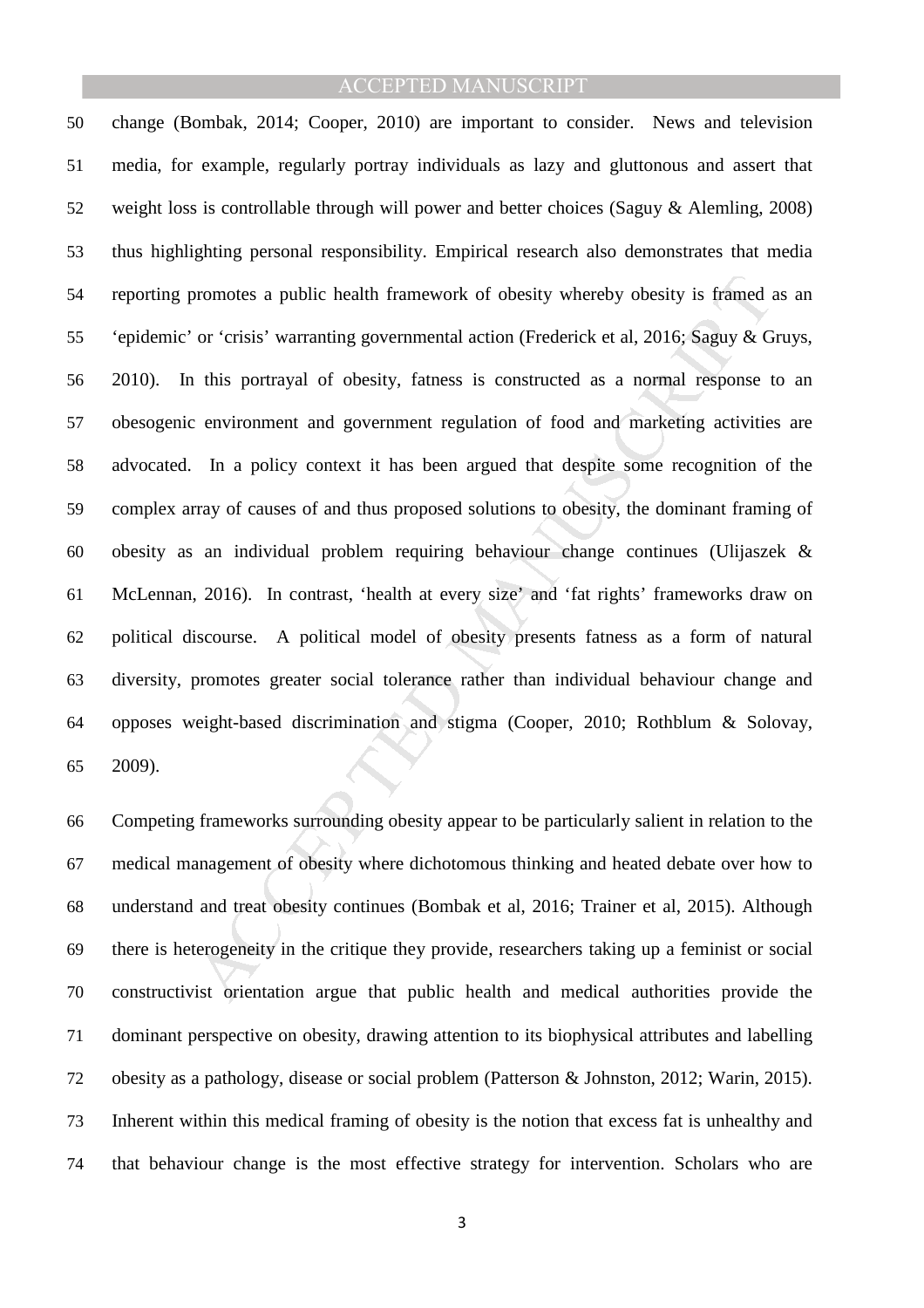sceptical of obesity as a medical problem argue such a framing contributes to a reductionist 76 and individualistic conceptualisation of obesity and could lead to victim blaming (Gard  $\&$ Wright, 2005; Lupton, 2013). A contrasting perspective put forward by critical theorists and activists is that body weight is an embodied, personal and social issue (Medvedyuk et al, 2018; Tischner & Malson, 2012). Here, researchers argue that constructing obesity as a medical problem, and doing so unreflexively, has consequences for social identities, potentially contributing to stigmatisation (Bombak et al, 2014; Monaghan et al, 2013).

there & Malson, 2012). Here, researchers argue that constructing obesity<br>roblem, and doing so unreflexively, has consequences for social ident<br>contributing to stigmatisation (Bombak et al. 2014; Monaghan et al. 2013).<br>leba As these debates serve to illustrate, competing discourse surrounding obesity contribute to fatness being viewed and understood in a variety of ways. Somewhat surprisingly, little research has looked at how health professionals discursively construct obesity and their role in talking to patients about weight loss, or how their understanding of obesity is situated within a wider socio-cultural and political context. It remains unclear how GPs, who are involved in supporting patients who are overweight or obese (Aveyard et al, 2016), are influenced by, and in turn shape, these discourses.

In sum, despite a need to understand why obesity is infrequently addressed in general practice, few studies have reflected on the meanings that health professionals ascribe to body weight in relation to the wider discursive resources available to talk about weight, which limit and constrain meanings. Most saliently, given the ubiquitous and damaging nature of moral constructions of obesity frequently alluded to by scholars, particularly those who seek to politicise obesity (Bombak, 2014; Lupton, 2013), it remains unclear whether GPs are influenced by, and indeed contribute to, moral discourse surrounding obesity. For the purposes of this study, we define a moral discourse of obesity by drawing on descriptions provided by scholars such as Jutel (2005) and Throsby (2007) whereby obesity is viewed as a problem to be fixed, weight is judged to be a direct indicator of health, and individuals are obliged to take personal responsibility for weight loss through initiating behaviour change.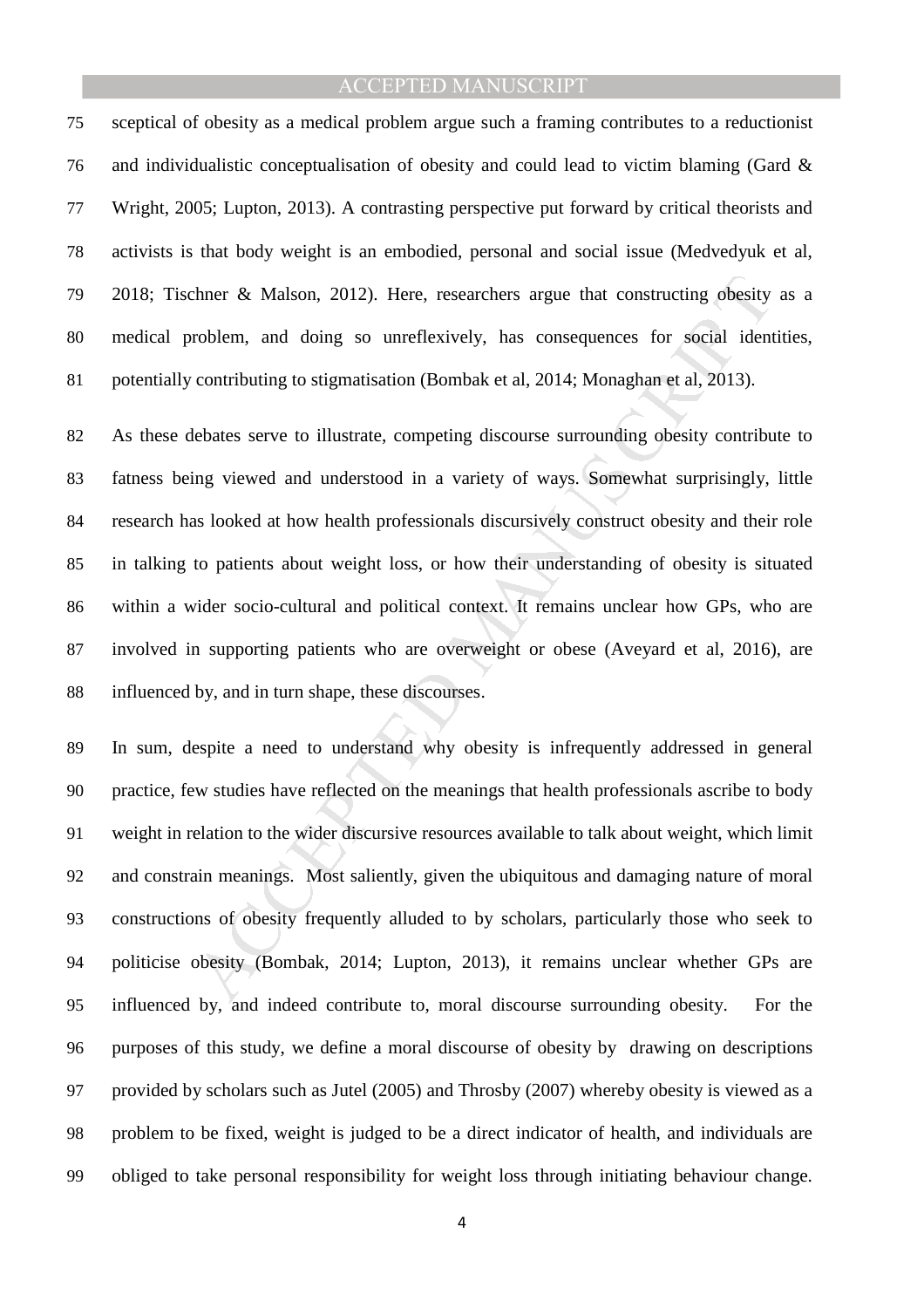Given that previous studies in this area have been limited to surveys and interviews, we decided that an innovative method tailored to the needs of this specific area of empirical investigation would make a useful contribution to understanding the management of obesity in general practice. Trigger film interviews (Ber & Alroy, 2001; Johnston & Chan, 2012), were used to explore the discursive power relations at play when body weight is negotiated in the clinic. The rationale for using, and the process of designing trigger films is described further in the methods section of this paper.

to explore the discursive power relations at play when body weight is negotiat<br>The rationale for using, and the process of designing trigger films is desc<br>the methods section of this paper.<br>diverse and contested discourse Given the diverse and contested discourse surrounding obesity, this study sought to explore the discursive power relations that shape how GPs understand and talk about obesity by (a) identifying the ways in which obesity and the challenges of raising the topic of weight are presented within GPs' accounts and (b) situating these accounts within wider socio-cultural and political discourse surrounding obesity in order to explicate the extent to which moral discourse is both reinforced and resisted.

#### **Method**

#### **Study design**

#### **Theoretical framework**

This study was underpinned by a Foucauldian approach to discourse analysis (Willig, 2001) and it was this epistemological framework which influenced data collection and analysis. Discourse can broadly be defined as 'a group of ideas or patterned ways of thinking which can both be identified in textual and verbal communications and located in wider social structures' (Lupton, 1992, p. 145). Foucauldian discourse analysis addresses how language constructs particular realities (Cheek, 1999; Parker, 1992), thereby reproducing normative constructions that in part reflect social relations of power in a specific social, economic, political and historical milieu (Sims-Schouten et al, 2007).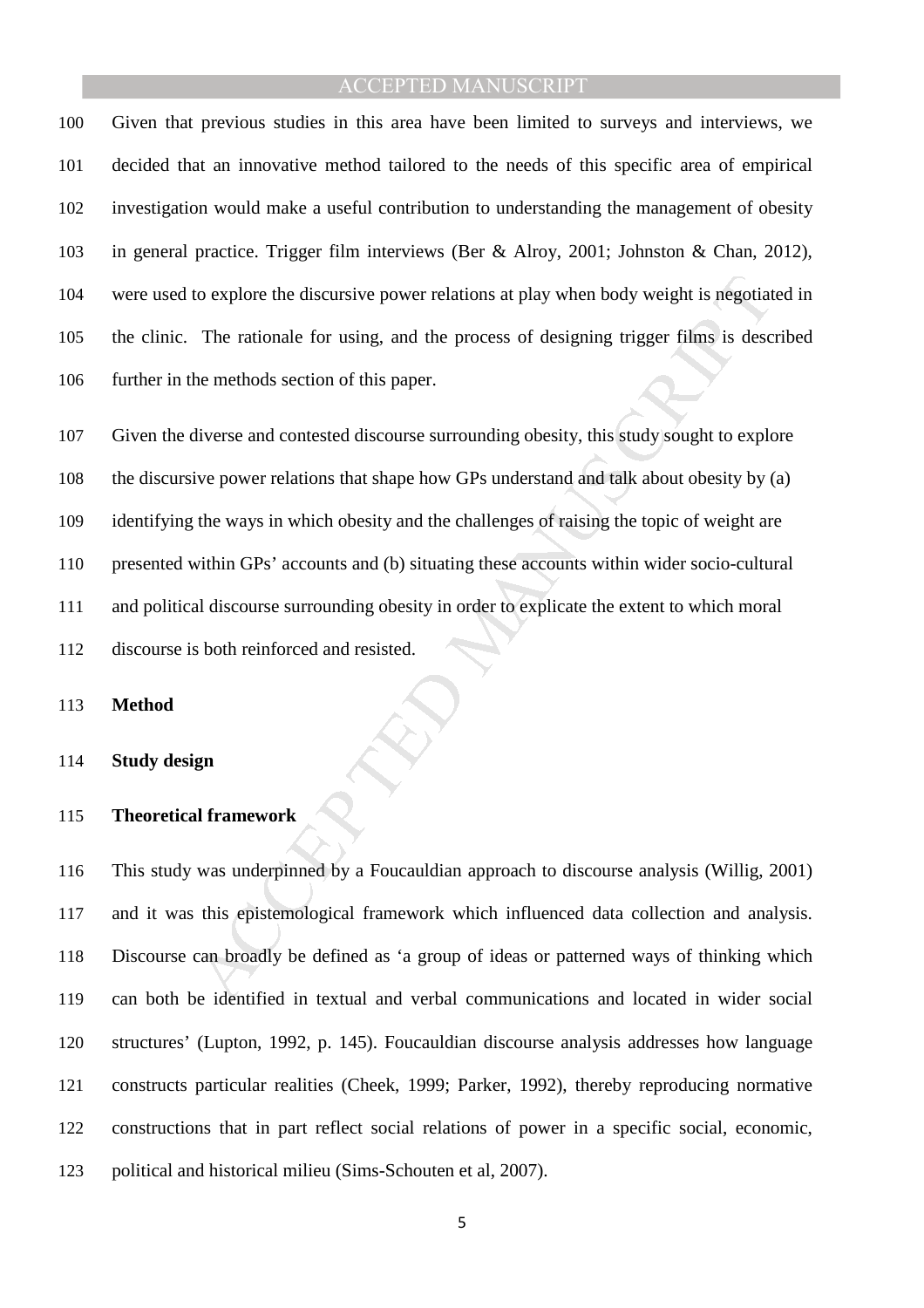Discourse analysis, a methodological approach used in health and medical research to understand how contested issues are constructed (Paulson & Willig, 2008;Ussher et al, 2013), was used to identify discursive constructions of obesity and obesity communication, in the context of broader cultural discourse. Arguably, a key strength of undertaking a discourse analysis is the capability of the method to question dominant understandings, focus on power relations and knowledge construction and ultimately to produce new insights into areas of health and illness which are overlooked when using conventional qualitative methodologies.

#### **Participants and recruitment**

the capability of the method to question dominant understandings, focus on p<br>and knowledge construction and ultimately to produce new insights into are<br>illness which are overlooked when using conventional qualitative metho Ethical approval was gained by the Research Ethics Committee for Health and the Psychology Ethics Committee, University of [Bath]. Participants included GPs working in three Clinical Commissioning Groups (CCGs) in the South West of England who responded to an invitation circulated through professional networks. Snowballing sampling procedures were used: GPs who had stated interest in participating in another study conducted by the lead author (MB) as part of her PhD research were contacted directly. Twenty two GPs expressed interest in the study and were sent further details about the study. Subsequently, twenty GPs agreed to participate. Participants received an online retail voucher for participating. Interviews took place between February and April 2014.

#### **Trigger film interviews**

Trigger films are typically 2 to 4 minute video clips simulating real-life clinical scenarios, (Ber & Alroy, 2001; Johnston & Chan, 2012). They are a type of video vignette used to elicit discussion about beliefs, values and norms and can be used as a tool to encourage respondents to reflect on their own experiences (Hughes & Huby, 2012; Mah et al, 2014). In line with the discourse analytic approach taken in this study, the capacity of vignettes to situate clinical scenarios within a specific social and cultural context (Jackson et al, 2015;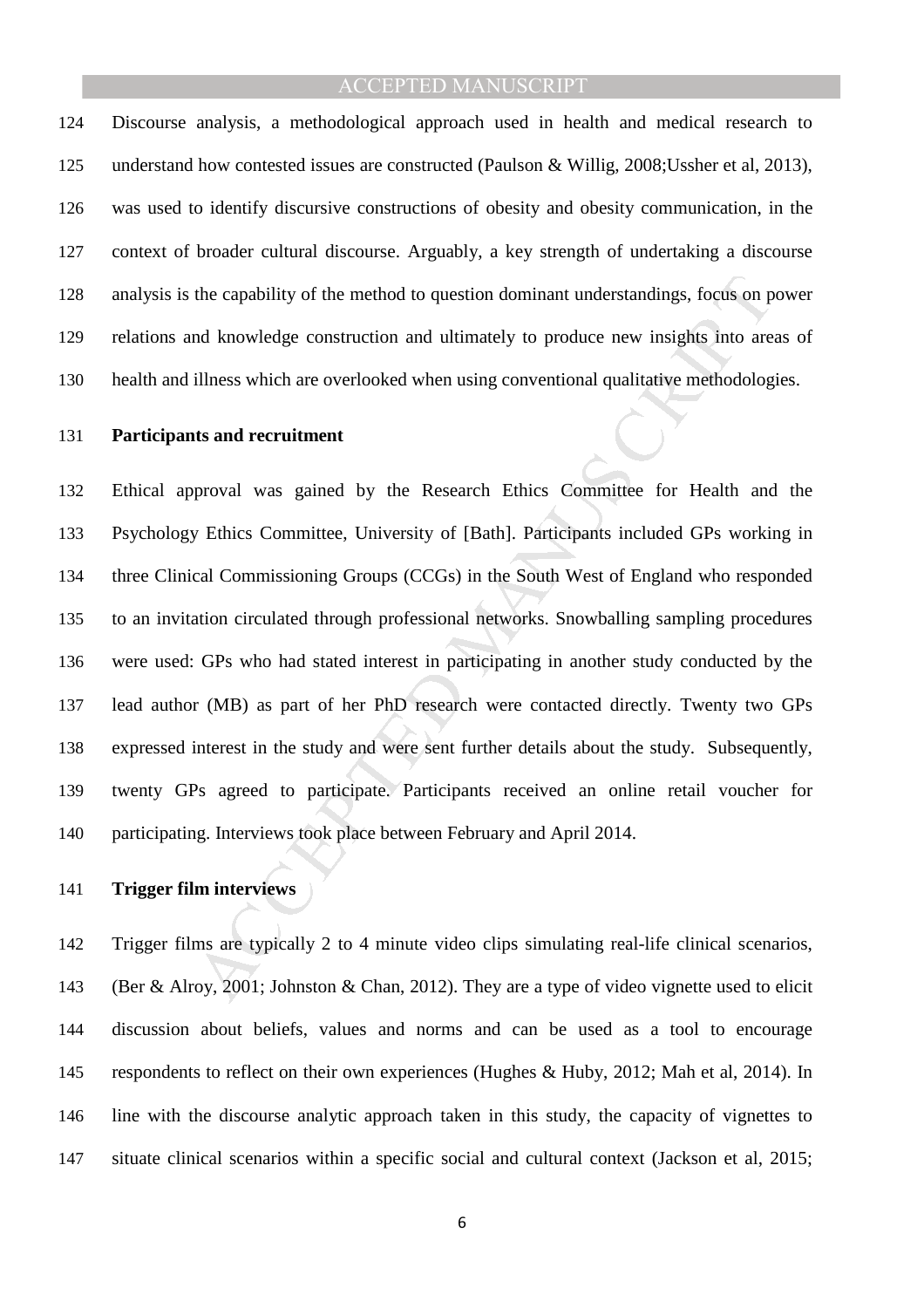Mah et al, 2014) was considered an optimal way to prompt respondents to draw on the discursive resources available to them. Furthermore, vignettes facilitate the exploration of topics which are often considered sensitive due to moral and ethical dimensions and are increasingly used to explore topics that attract diverse and entrenched views (Hughes & Huby, 2012; Mah et al, 2014). Thus, the trigger film interviews were used in this study to stimulate discussion about obesity and the challenges of addressing weight loss, and, to encourage GPs to draw on their own experiences.

2; Mah et al, 2014). Thus, the trigger film interviews were used in this studiscussion about obesity and the challenges of addressing weight loss, an GPs to draw on their own experiences.<br>
Eer films were designed for use i Three trigger films were designed for use in the interviews taking into consideration: the aims and research questions of the study, a review of the research literature, our findings from a previous study in which we identified barriers to raising the topic of weight in general practice (Blackburn et al, 2015), and pragmatic considerations such as cost and time. We were particularly mindful of balancing the number of trigger films with the time available for respondents to talk about the scenarios and their practice in adequate depth whilst allowing time for the discussion of supplementary matters emerging from the films. Following considerable discussion in team meetings and drawing on guidance from Hillen et al (2013), three clinical scenarios were arrived upon which incorporated trigger points that generated divergent views (as identified in our previous research) and thus were likely to elicit discussion within interviews. The trigger films varied in relation to whether the GP raised the issue or not, the patient's reaction to their GPs' intervention (when the issue is raised), and the reason for the patient consulting, which prior research indicated were important dimensions in clinical decision making and/or were likely to produce a diversity of reflections from GPs. The content and purpose of each trigger film is shown in Table 1. Initial scripts were written by MB based on prior empirical data and discussed with primary care and public health practitioners to ensure the scenarios were reflective of real life clinical practice.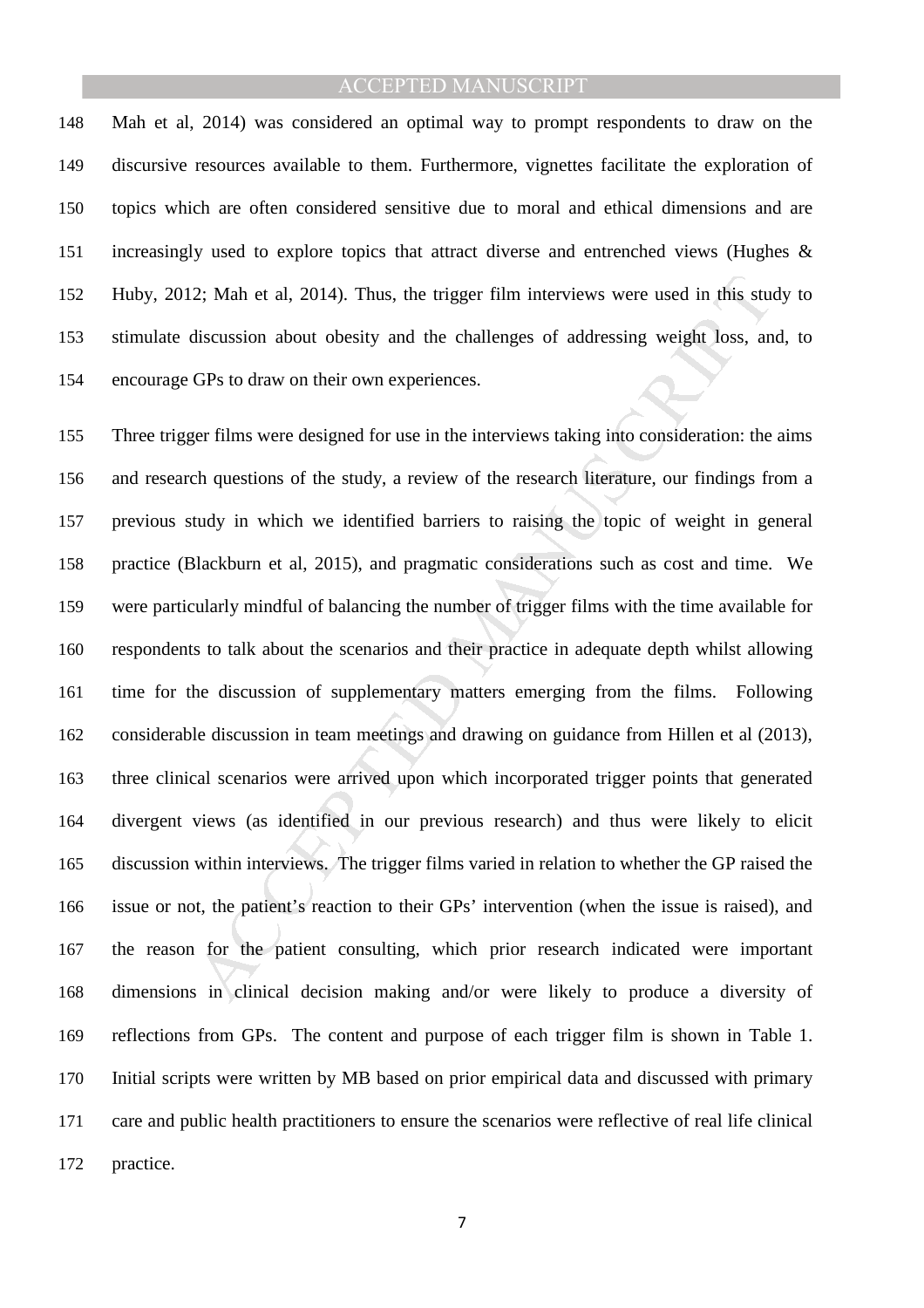A professional film company was commissioned to produce the films and four actors were recruited to enact the doctor and patient roles. Filming took part in a GP surgery and a retired GP attended brief periods of the filming to ensure clinical realism. An image from one of the final set of trigger films is provided in Figure 1.

FIGURE 1 (in colour online only, 1.5 column fitting image)

```
178 TABLE 1
```
#### **Data collection**

SURE 1 (in colour online only, 1.5 column fitting image)<br>
BLE 1<br>
BLE 1<br>
tion<br>
there is a column fitting image of the transfer of the transfer of the GPs, provided<br>
y to trial the interview questions and ensure the films we Prior to interviewing participants, the trigger films were piloted with five GPs, providing the opportunity to trial the interview questions and ensure the films were effective at generating a discussion about obesity and raising the topic of weight. During interviews, participants were invited to watch each trigger film before being asked to discuss their thoughts and feelings about raising the topic of weight; their views about the challenges of talking to patients about weight; and, beliefs about efficacy. The interviewer remained open to and followed up on elements of the scenarios raised by participants to allow GPs to discuss aspects of the trigger films that were most relevant to them and their broader practice. The opening screen of each film clip informed participants that the video was a simplified representation of a medical consultation and was designed to trigger discussion.

GPs were interviewed in their surgery, in a study room at the University of [Bath] or at their home. Interviews were audio recorded. The duration of interviews ranged between 30 and 95 minutes. Interviews were transcribed by MB for word and punctuation only, in line with the discourse analysis procedure followed by Parker (2002) whereby interviews are viewed as a constructive practice with the aim being to read representations of the world rather than being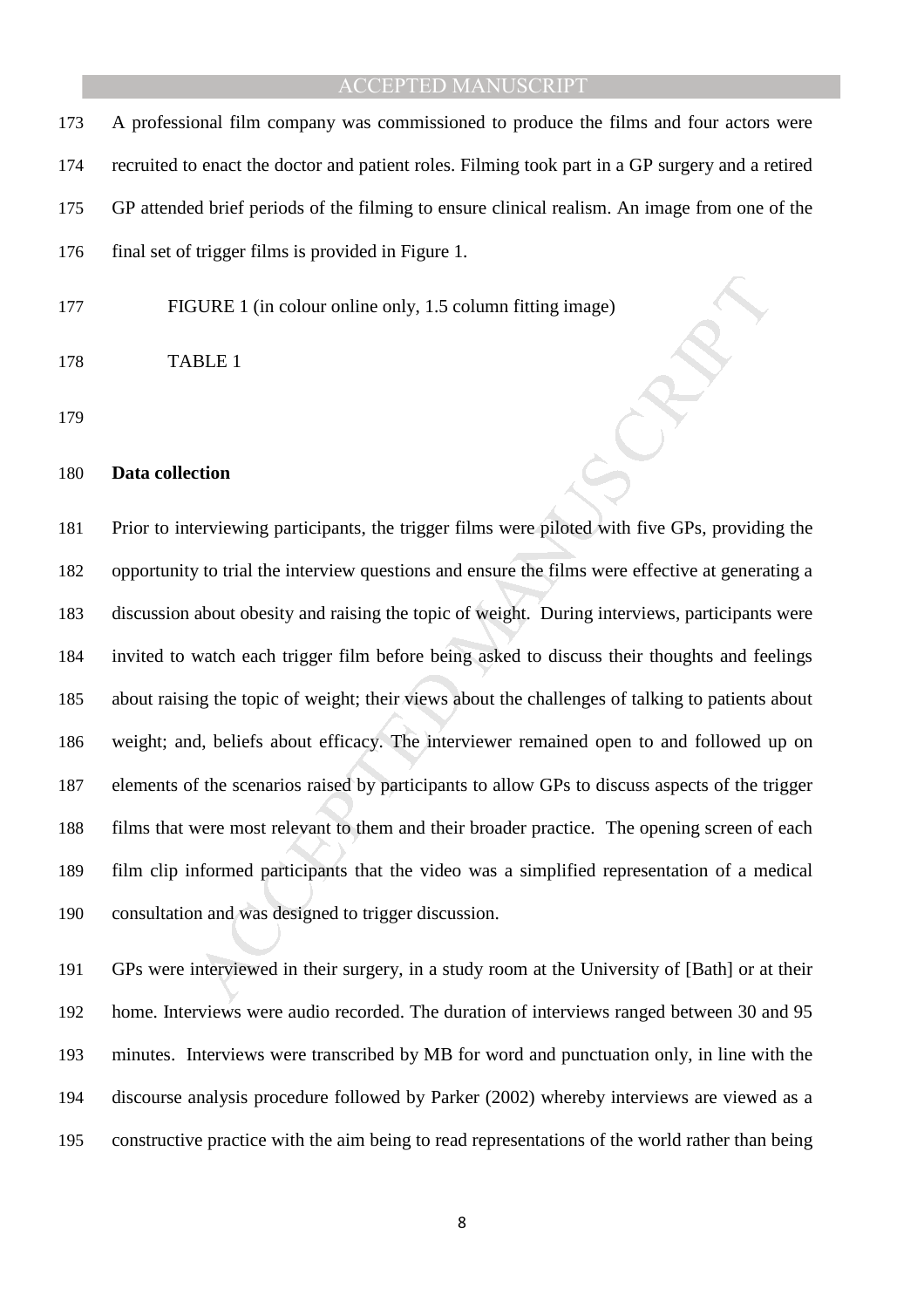concerned with 'truth'. Thus the approach was concerned with a macro-analysis of language use and text.

#### **Analysis**

e analytic approach, guided by the method described by Parker (1992) and v<br>as employed to analyse the interview transcripts. In line with a Foucau<br>proach, the discourse analysis was performed at a macro level with the emp<br> A discourse analytic approach, guided by the method described by Parker (1992) and Willig (2001), was employed to analyse the interview transcripts. In line with a Foucauldian analytic approach, the discourse analysis was performed at a macro level with the emphasis being on the way that language available to GPs 'sets limits upon, or at least strongly channels' what can be thought, spoken about and done (Burr, 2003, p. 63) and reproduces power relations (Parker, 1992). Thus, prior to and in conjunction with the analysis, the lead author read widely, paying attention to the way that obesity is constructed in current and previous research and policy documents. This exercise demonstrated that a number of discourses including biomedical, moral, public health and political discourse are drawn on to construct obesity. Given that previous literature emphasised a moral discourse of obesity and the negative implications of this discourse for doctor-patient interactions and patients health (Throsby, 2007), the primary aim of the analysis was on the ways in which GPs engage with or resist moral constructions of obesity, in addition to shaping and reproducing moral discourse.

Analysis focused on the entirety of each GP's account rather than responses to individual 214 trigger films in order to identify patterned ways of thinking and talking about obesity and barriers to raising the issue of weight. Initially, the whole of each participant's transcript was read and re-read to gain familiarity with the data. Analysis followed a four-stage process adapted from the method outlined by Parker (1992) and Willig (2001): (1) Sections of the text which alluded to obesity and the challenges of talking about weight were extracted and subjected to a closer analysis; attention was paid to the ways in which GPs' talk cohered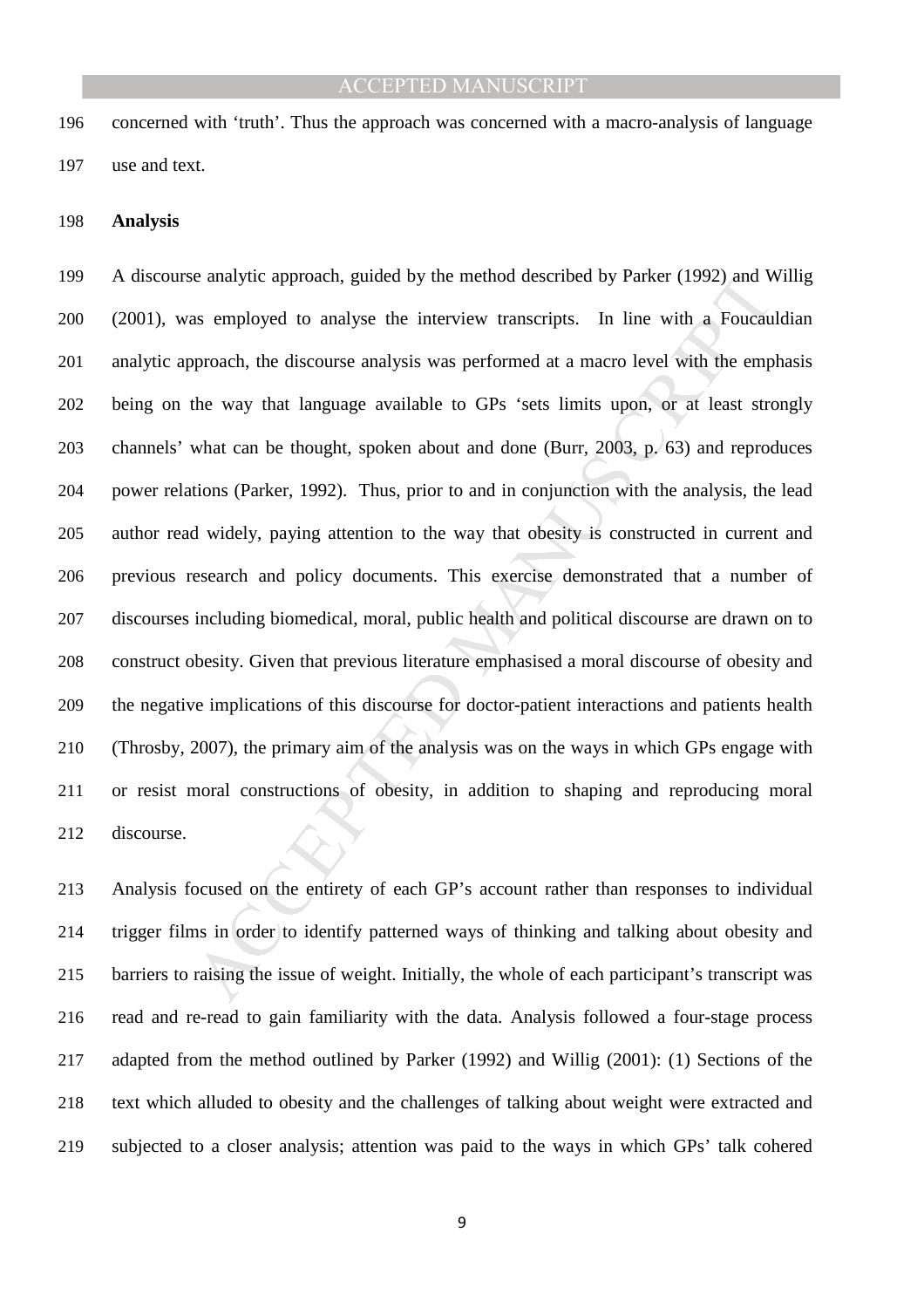around specific understandings of obesity and meanings related to raising the topic of weight. (2) Each of the extracted sections were coded for wider socio-cultural discourses which were consistent with a moral discourse of obesity (Jutel, 2005; Throsby, 2007). (3) The subject positions (the rights and obligations, and what a person can and cannot say, based on what discourse makes possible) were identified (Davies & Harrè, 1999). (4) The implications for subjects and social practice were outlined.

makes possible) were identified (Davies & Harrè, 1999). (4) The implication<br>of social practice were outlined.<br>g of the data was carried out by the lead author (MB). The extracted text<br>o line by line coding and then grouped The coding of the data was carried out by the lead author (MB). The extracted text was subjected to line by line coding and then grouped into discursive themes focusing on the way that obesity and the challenges of discussing weight were constructed in the context of broader cultural discourse. The analytic process drew on principles of thematic analysis (Braun & Clarke, 2006) using a deductive approach to generate themes which exemplified the ways in which GPs' constructions of obesity and barriers to communicating about weight were reflective of dominant discourse about obesity. The sectional division of the themes arrived at represent a structural division imposed on the data by the lead researcher and the categories are not mutually exclusive (Throsby, 2007). Rather each theme demonstrates how GPs' talk reinforces and resists moral discourse and when read in conjunction with one another demonstrate the dominance of moral discourse in structuring talk about obesity. A second member of the research team with qualitative research expertise (CE) reviewed the coding of the text to ensure rigour of analysis (Shaw & Bailey, 2009). Regular team meetings allowed dialogue about, and comparison of perspectives, in regards to the reading of the text.

Reflexivity was central to the analytic process. In line with a discourse analytic approach, the interview data was viewed as being collaboratively produced. We view GPs' talk as being produced in response to the interview questions and in negotiation with the interviewer, thus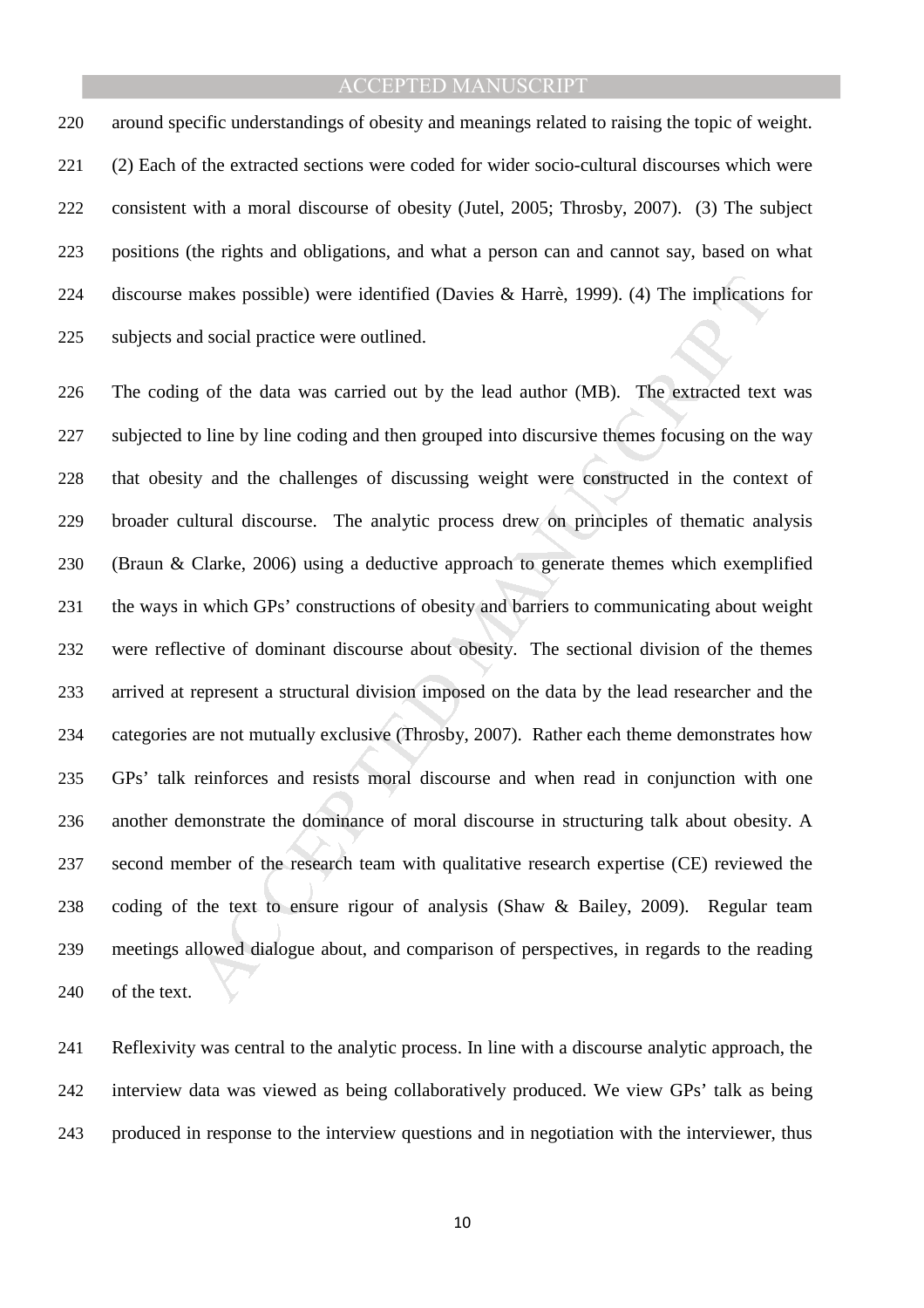their talk speaks to and emerges from the discursive frameworks and macro-discourses available in the context of this particular interview (Paulson & Willig, 2008; Rapley, 2001).

**Findings** 

In total, 20 GPs participated in the study. Three of the GPs were partners, seven were salaried, six were locums, two were both salaried and locums, and two were trainees. Other participant demographics are presented in table 2 below.

TABLE 2

of GFs participated in the study. Three of the GFs were partners, seven<br>
x were locums, two were both salaried and locums, and two were trainees. (<br>
demographics are presented in table 2 below.<br>
demonstrated that a moral d Analysis demonstrated that a moral discourse was evident within the accounts of all respondents. This discourse constructs obesity as a health risk, draws on assumptions that individuals can and should lose weight through behaviour change and demonstrates the way that 'weight' or 'fatness' is assumed to indicated poor health and thus a 'spoiled identity' (Goffman, 1963; Monaghan, 2017). Here we discuss three themes, demonstrating the ways in which GPs both reinforce and resist moral discourse surrounding obesity:*communicating with caution, patients think we are calling them fat*, and *they think it is alright for you.* 

#### **Communicating with caution**

When reflecting on the challenges of talking to patients about weight loss, GPs positioned themselves as stuck in a precarious space, expressing concern that interventions around weight loss would subject patients to judgment yet simultaneously expressing a desire for patients to take responsibility. Weight loss was described as something that patients often "struggled with", "a long and difficult journey", and something that patients had to "battle" with. Broaching the topic of weight loss without appearing insensitive was considered a delicate task. GPs described concern that talking to patients about weight loss might deter individuals from returning to seek medical advice for other health problems. Raising the topic of weight was thus constructed as a risk to a patient's broader medical care.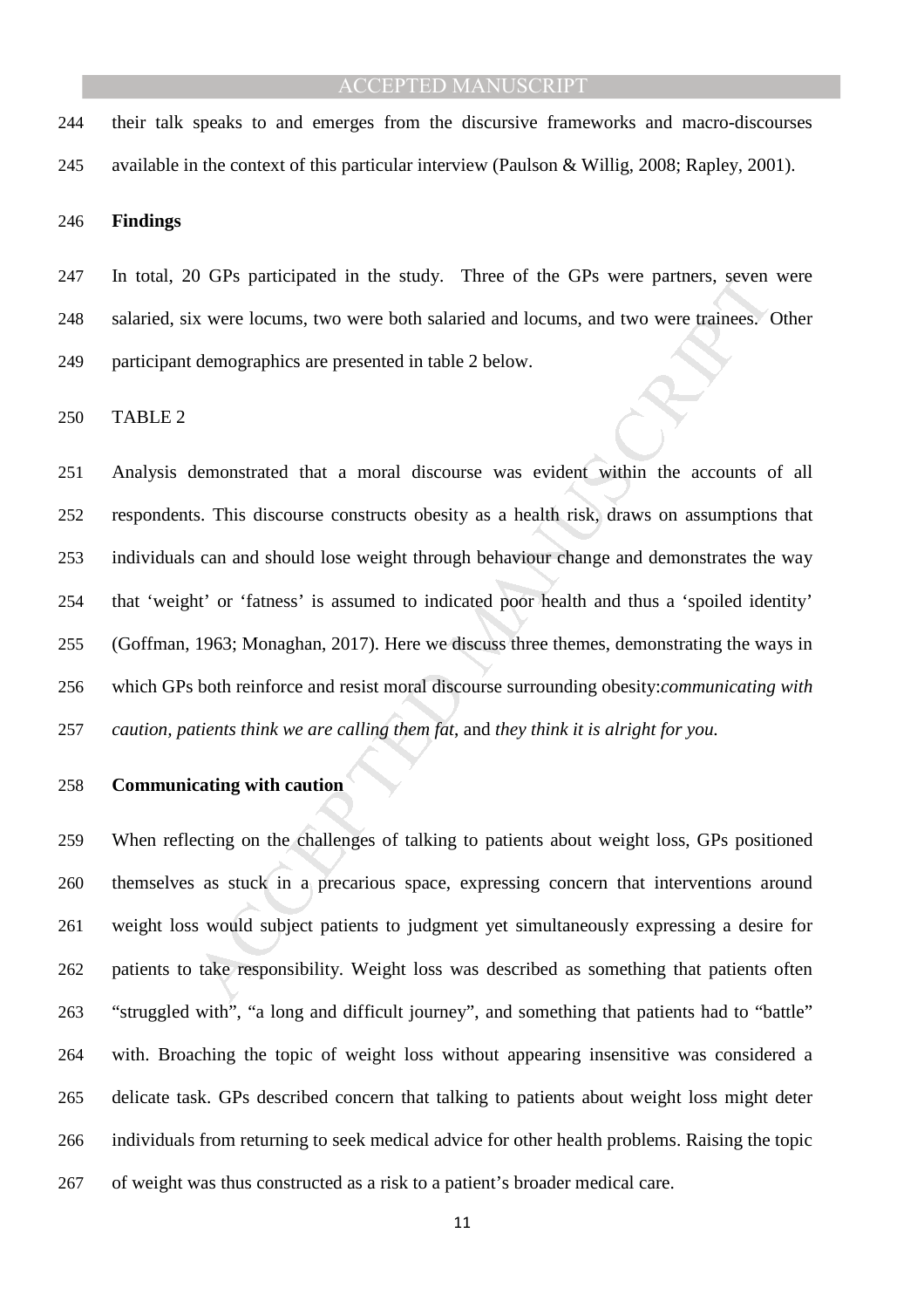Patients were mainly positioned as aware of the need to lose weight and assumed to be under pressure to do so from others, such as family members. In addition, GPs perceived that patients had been trying, often without success, to lose weight over a long period of time. Thus, by distancing themselves from being "yet another person" (GP 9) pressurising their patient to lose weight and by arguing that their intervention would marginalise patients, GPs were able to justify not raising the issue.

*"I have to be very careful ... not to sound as if I'm making assumptions that they just haven't thought about this or tried it before me mentioning it, they're not just waiting there to be given my opinion and go off and act on it, they've got their whole complex story before that point which would involve all sorts of things around them having tried to lose weight and not being able to".* (GP 9).

lose weight and by arguing that their intervention would marginalise patients,<br>
so justify not raising the issue.<br>
be very careful ... not to sound as if  $Tm$  making assumptions that they just ha<br>
bout this or tried it be GPs therefore described taking a cautious approach to raising the issue to avoid patients feeling blamed. Opening up discussions about weight loss were limited to instances when GPs were confident that a patient's excess weight related to an already established medical problem, giving them "good medical grounds to do so". Thus, when obesity could be framed as a risk factor for a(nother) medical problem, GPs positioned themselves as feeling safe to bring the issue up. In the following excerpt GP 16 discusses "treading carefully" to ensure she doesn't "get patients' backs up"; raising weight in this scenario might lead to patients feeling unfairly "picked on" and indicate subjective judgment rather than an evidence-based need to raise the topic.

*"You have to be careful about unnecessarily attributing something to weight if it isn't because patients are very, very sensitive about it so when you're sure of your ground then it's absolutely correct so if someone develops diabetes or something like that erm and you've looked at all the lifestyle things and they still haven't lost weight then that's absolutely appropriate, when someone's got bad arthritis in their knees and you know that, that is*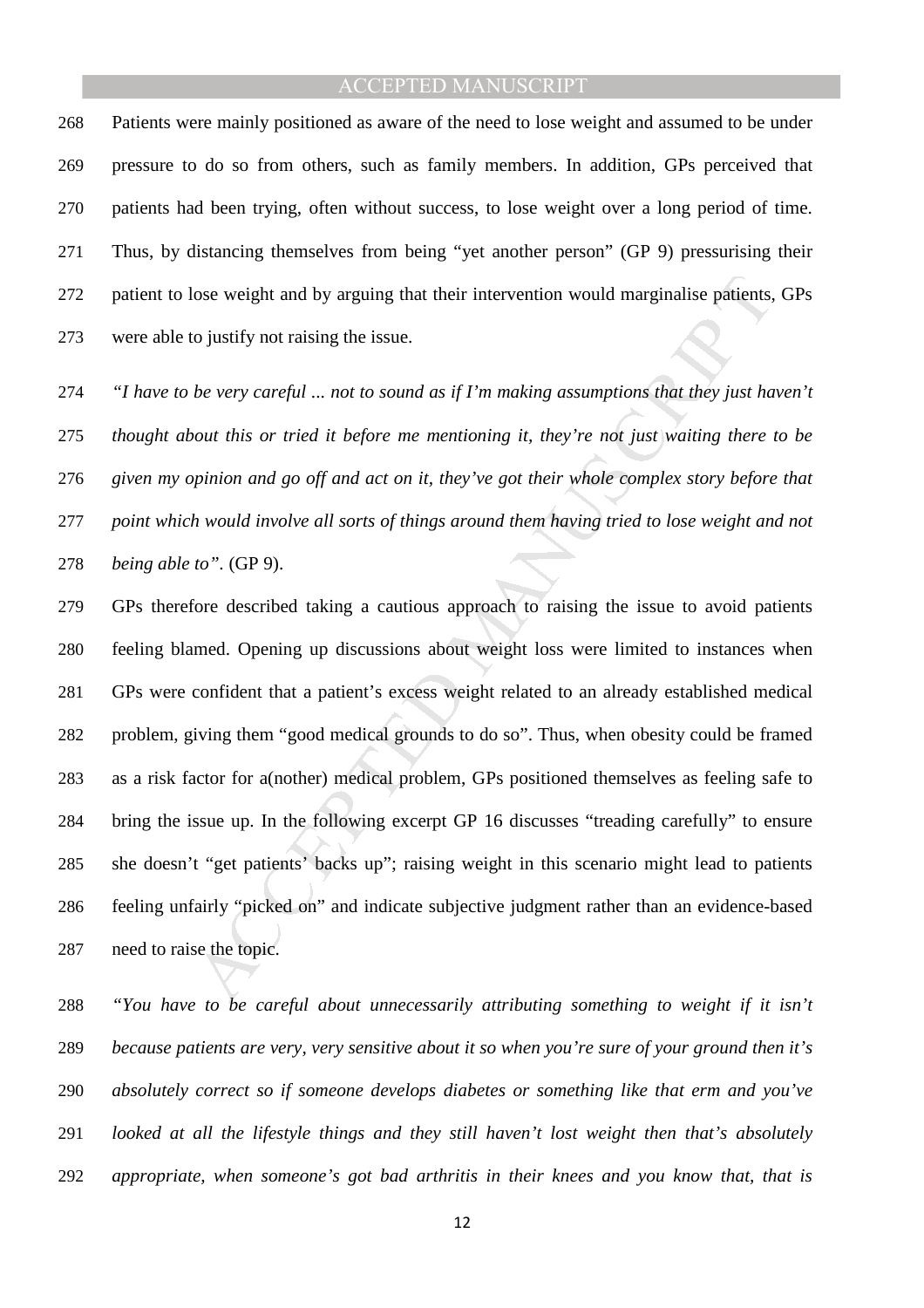*entirely correct to sort of bring it up because that is a direct cause and effect, it's attributing something."* (GP 16)*.* 

When reflecting on the vignette portraying a patient's body weight being raised in the context of a consultation about plantar fasciitis (trigger film 2), GP 10 similarly expresses discomfort and cautiousness about focusing predominantly on body weight. The following quote demonstrates the way that raising the issue of weight is constructed as a GP's obligation (or 'agenda') which is in tension with the expectations and needs of the patient.

*"so she clearly didn't think her foot problem was related to weight and so bringing it in just felt like I came to you about my foot and now you're pushing your agenda on me (GP10)* 

busness about focusing predominantly on body weight. The following eas the way that raising the issue of weight is constructed as a GP's obligation which is in tension with the expectations and needs of the patient.<br> *Ear* Throughout accounts, GPs expressed concern that patients and members of the public perceived medical professionals as authoritative figures who were unduly focused on weight loss, attributing excess weight to the cause of all medical problems. Patients were positioned as sceptical of the support or advice that GPs could offer, with the broader patient population described as dissatisfied and frustrated about being given simplistic advice for a complex issue.

*"They think well they're just going to tell me to lose weight and I know that and I can't do anything about that and a feeling of being kind of disempowered and out of control and feeling useless and judged …they might think well the doctors going to tell me it's all about my weight and you hear people, people on buses and in public say things like that, people say ' they're just going to tell me to lose weight', and you want to avoid that."*(GP 17).

Despite this concern, GPs expressed their desire for patients to take responsibility for being overweight and for changing this through lifestyle change. Assumptions that patients had caused their excess weight and needed to change their eating and physical activity behaviour were evident throughout accounts. Several GPs described patients who "blamed" their excess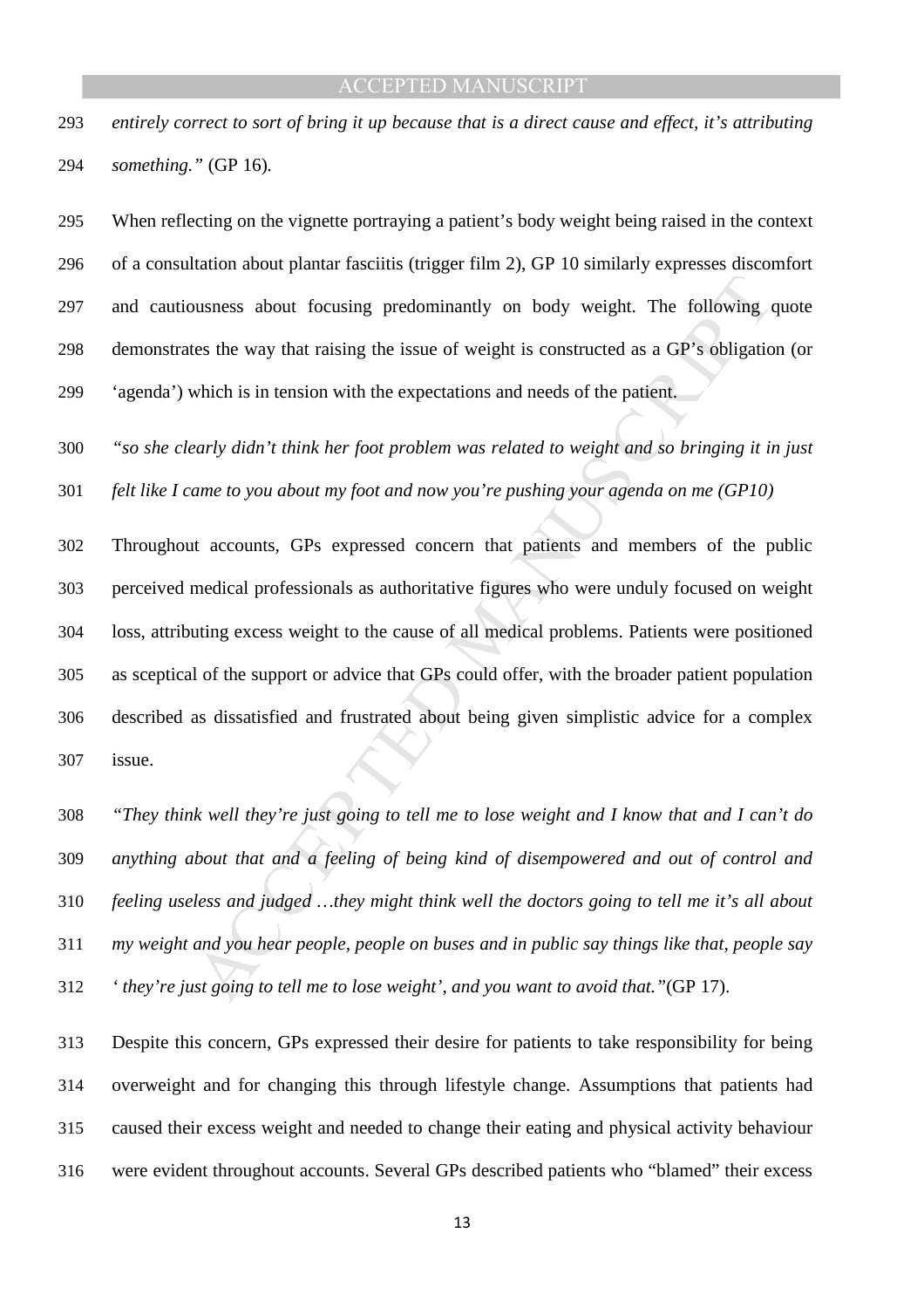weight on external factors and wanting medical professionals to give them the solution to weight loss. It was thus considered an important role of the GP to help patients become accountable and motivated to lose weight, albeit, without upsetting patients in the process

*"You don't want to seem as if you're blaming them so if they feel like you are, or they're trying to shift the blame onto something else that can be quite difficult cause really it's the patient's responsibility we feel and they don't want to take responsibility sometimes and that can be hard to try and shift that around yeah, don't want to get into a fight about it."* (GP 18)*.* 

*hift the blame onto something else that can be quite difficult cause really it*<br>exponsibility we feel and they don't want to take responsibility sometimes and<br>d to try and shift that around yeah, don't want to get into a Through demonstrating that a discussion of body weight is not interpreted as a value-free and benevolent topic but one that takes them off "safe ground" and which might result in a 'fight', GPs appear to be drawing on, and reinforcing, a moral discourse of obesity. Whilst GPs express concern about patients feeling judged, responsibility for weight loss remains with the patient, echoing cultural views that weight loss is an individual, behavioural problem.

#### **Patients think we're calling them fat**

Throughout their accounts, GPs expressed concern that patients would feel labelled as 'fat'. As one GP described, "I worry about offending people and kind of going "you're fat" erm you know and I can call you obese and that is medical but it just sounds offensive" (GP 8 ). GPs positioned patients as interpreting their interventions about obesity as a personal insult and non-medical rather than a legitimate medical topic. The following GP describes exercising caution around broaching the topic of weight which she attributes to the negative experiences of other health professionals. These constructions point to the personal nature of talking about obesity and the relationship between body weight and a patient's identity.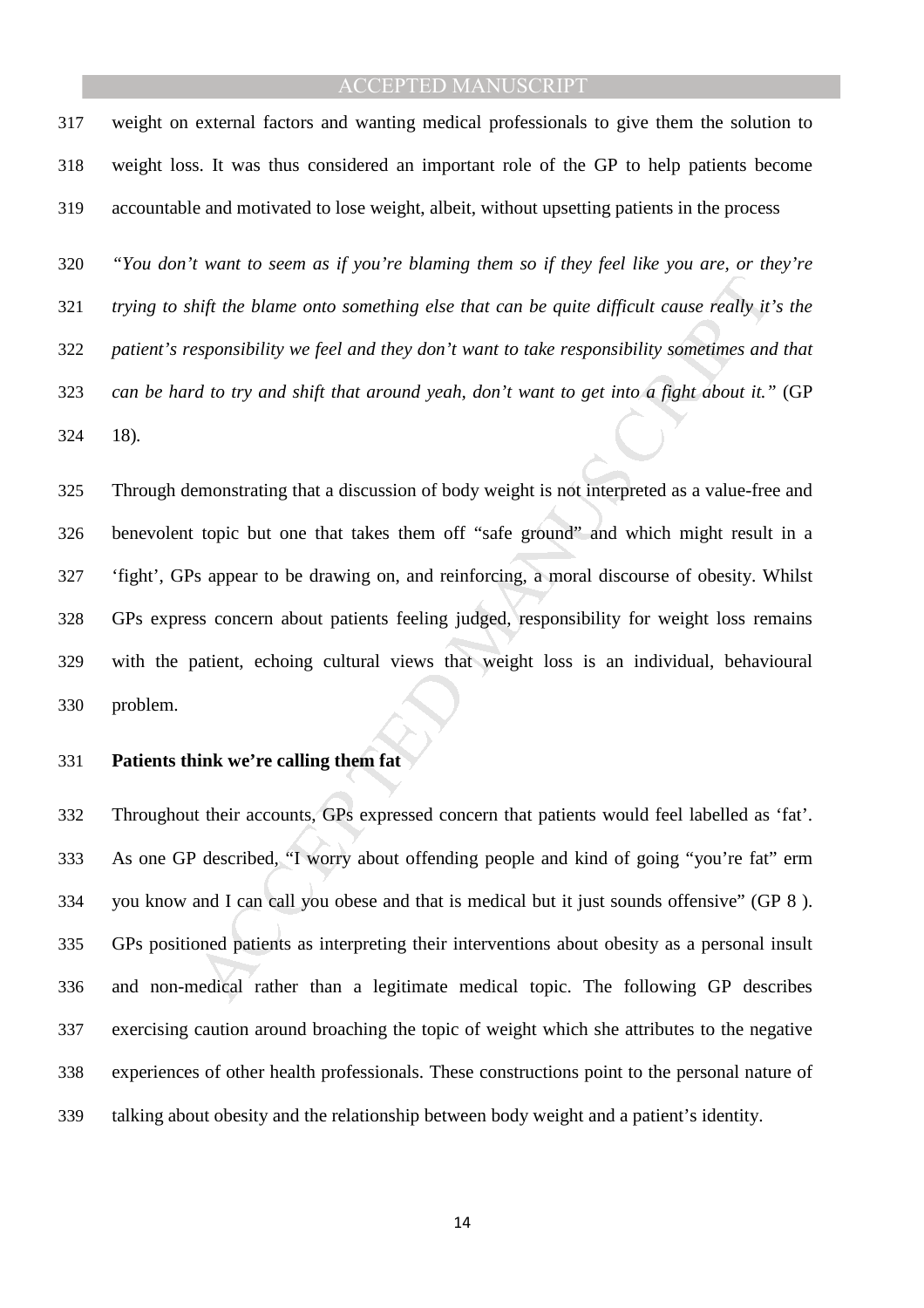*"I know kind of there'll be situations where kind of nurse colleagues have had a relationship that completely broke down with a patient for trying to address the issue of weight and them going 'well you said I was fat' and that's really rude kind of thing. "* (GP 8)*.* 

as contributing to the difficulty of raising the issue, with GPs positions as reductionist in the way they could only offer dietary and physical actric recognising the complexity of obesity. Thus, as well as perceiving th Inadequate medical solutions available for GPs to support patients with weight loss were described as contributing to the difficulty of raising the issue, with GPs positioning themselves as reductionist in the way they could only offer dietary and physical activity advice despite recognising the complexity of obesity. Thus, as well as perceiving themselves as personally insulting patients by labelling them as overweight, GPs were reluctant to further compound this by offering simple solutions.

*"It's just the stigma and not wanting to offend people as well as not, not necessarily being confident that you can provide them with a solution so it's kind of a, you know, it's a horrible thing to say well you know this is a big problem but you know run along and eat some salad, it's not easy."* (GP 3)*.* 

Another GP discusses a past experience of raising the issue of weight which resulted in a patient feeling blamed. To demonstrate the difficulty of engaging patients and promoting shared understandings about weight loss, the GP emphasises her "well-developed relationship" and "gentle approach" with the patient.

*"I eventually said you know and I've been seeing her for about two years, this is not a new relationship, this is a very well-developed relationship, very established and I felt at that stage, you know to say you know 'one of the things I think that's contributing to this that we haven't talked about is your weight' and she went absolutely off the deep end you know, well you're calling me fat and you're calling me greed, you're just saying I'm greedy aren't you' and you know I approached it in the gentlest way possible."* (GP 16).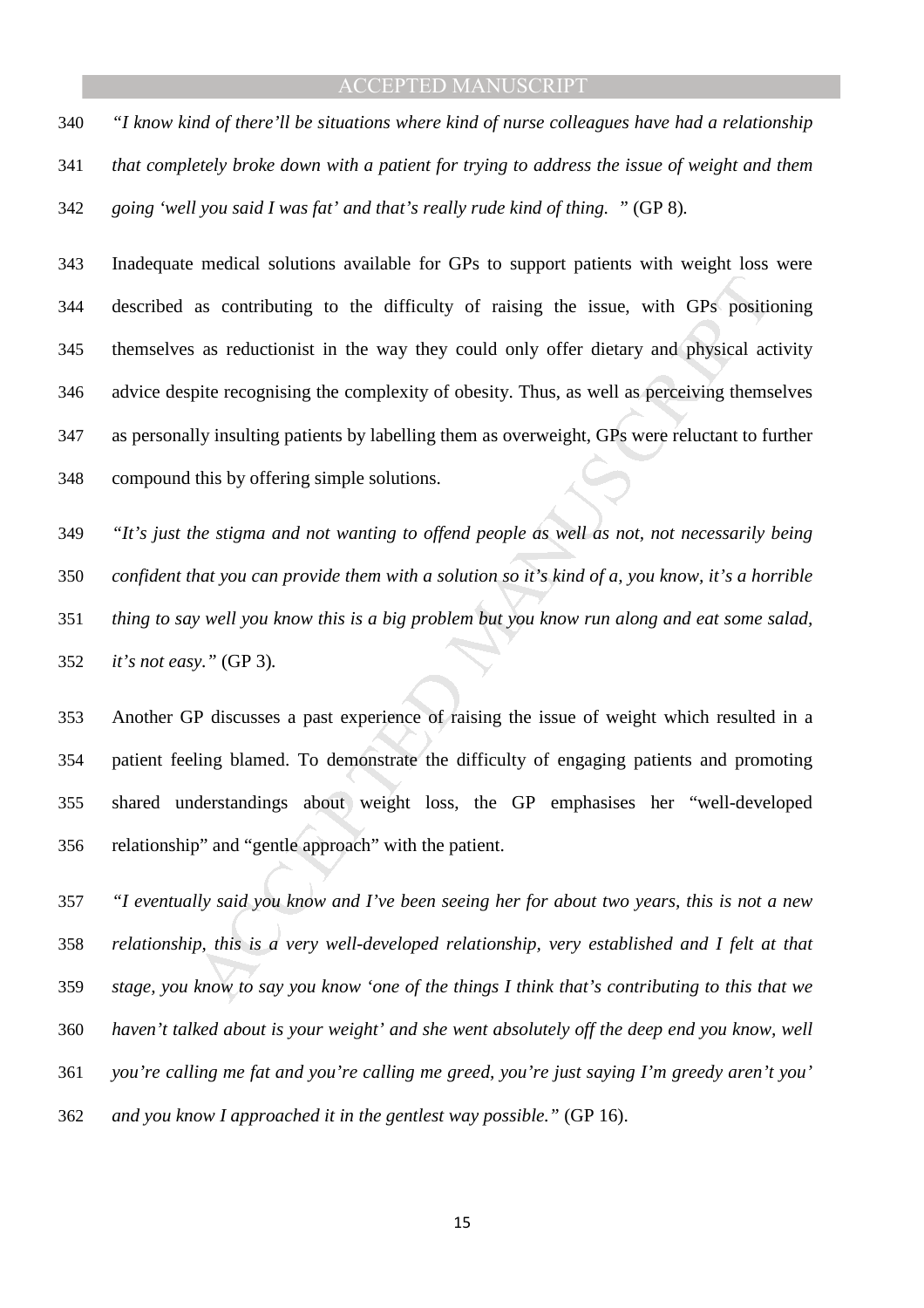way, their continued use of the term suggests they have limited alternative<br>ve) language in which to discuss weight with patients. Their accounts wo<br>te that fatness is a 'spoiled identity' (Goffman, 1990) which supersedes As discussed widely in the research literature, the association between 'fatness' and moral deviance is deeply pervasive (Lupton, 2013; Throsby, 2007), thus by referring to excess weight as 'fat', obesity is taken out of a medical domain and situated in a personal and moral domain. Whilst GPs accounts suggest that patients are resistant to being labelled in this simplistic way, their continued use of the term suggests they have limited alternative (and constructive) language in which to discuss weight with patients. Their accounts work to demonstrate that fatness is a 'spoiled identity' (Goffman, 1990) which supersedes taking a "gentle approach" to talking about weight or a "developed" doctor-patient relationship. In constructing obesity as 'fatness' GPs' appear to be drawing on, and reinforcing, a moral discourse of obesity which is amplified through the inadequate medical solutions available for GPs to support patients with obesity.

#### **They think it's alright for you**

In addition to positioning obese patients as subject to judgment and blame, some GPs described their own bodies as being evaluated and criticised during consultations. Several GPs described feeling scrutinised by patients due to being perceived as either 'overweight' or 'too slim'. In the following extract, judgment about body weight is construed as being equivalent to judgment about one's life. While the GP positions the judgment she receives from patients as simplistic and unfair, she then goes on to suggest that maintaining a normal body weight is important since she has a 'duty' to act as a role model.

*"Patients ... won't say 'doctor so and so's fat' but they will give you the look, and the other thing, the other way round you get it is 'it's alright for you' which is the reverse on it's head, 'it's alright for you to talk about my weight because you're really nice and slim'…and so it's like, you don't know, you don't know my life sort of thing, you don't know my issues type*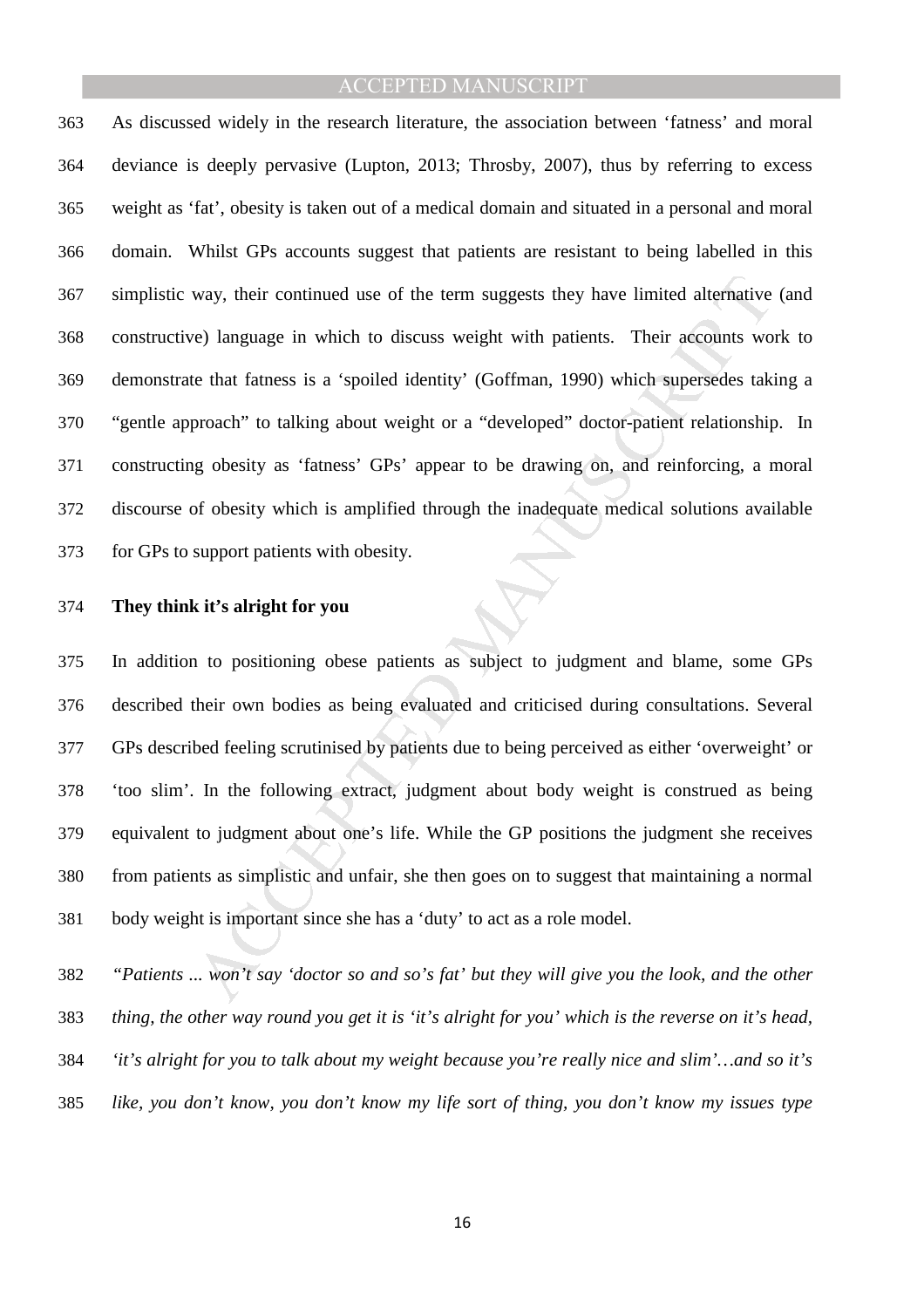*reply so it's, it's both ways. They do, do see you as a role model so I think one should, doctors should reflect what they're telling patients."*(GP 16)*.* 

As is evident in the excerpt below, GPs construe judgment about body weight as equivalent to judgment about the way a person lives their life. Implicit within this excerpt and throughout accounts is the assumption that obesity is inextricably linked to deviant behaviour and a lack of self-control whereas a slim body is linked to effort and hard work. By positioning themselves as subject to their patient's gaze, GPs challenge the idea that patients are the only 'victims' in regards to being morally evaluated based on their body size.

accounts is the assumption that obesity is inextricably linked to deviant behavior of self-control whereas a slim body is linked to effort and hard work, gthemselves as subject to their patient's gaze, GPs challenge the id "*I think patients probably think horrible and personal things about their doctors as well and I think they make assumptions … I think they make personal assumptions about you and they'll probably be like 'bloody doctor you know it's easy for them to say, their life is perfect' because what they'll see is somebody sat next, you know, sat, talking, their job erm not all doctors are, got a BMI in range but I think they probably think it's easy for them to say but they don't live my life and if they lived my life they might struggle*." (GP 7).

In contrast to those GPs who positioned their "slim body" as an obstacle for patients to feel understood, the following GP positions her own "slightly overweight body" as an aid to talking about weight loss, helping her to feel less judgmental and paternalistic. Being 'overweight' is thus constructed as a body size which facilitates shared understanding and empathy, rather than contempt and distance.

*"I find it easier to raise the subject with people because I'm slightly overweight myself whereas in the past when I was younger and skinnier I probably would havefound it harder because I could almost like join people on the same side of the fence… if you're kind of sitting there as some super-fit skinny person saying 'well frankly Mr So and so, you know you're frightfully obese and you've only got yourself to blame for your knee pain because if*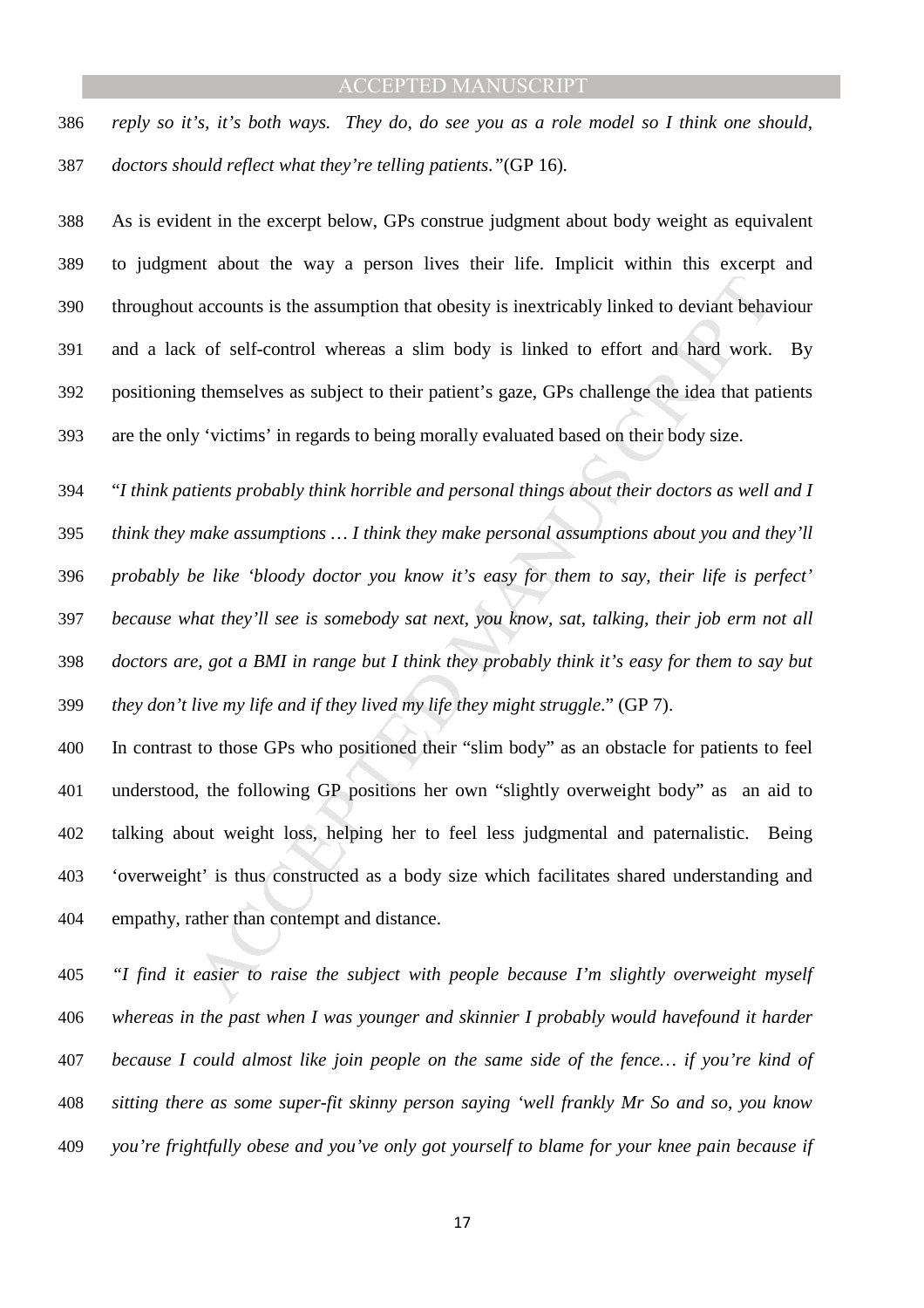*you weren't so overweight then'... I think that is what you potentially feel as a doctor broaching it with people."* (GP 14)*.* 

As the extracts demonstrate, GPs position the way their body either conforms or deviates from 'normal' weight as central to the way that patients respond to their attempts to broach the topic of weight. In categorising their own bodies as either an aid or a hindrance in talking to patients about weight loss, GPs reinforce the dichotomy between fat and thin. Further, by positioning themselves as subject to judgment from patients, GPs' accounts demonstrate the way that obesity is a personal and indeed political issue for all involved and highlights that the normalising and regulatory power of obesity discourse is diffuse rather than operating in a unilateral way (Foucault, 1991).

#### **Discussion and conclusions**

If weight. In categorising their own bodies as either an aid or a hindrance in ta<br>about weight loss, GPs reinforce the dichotomy between fat and thin, Furthe<br>g themselves as subject to judgment from patients, GPs' accounts This is one of the first studies using trigger films to look at how socio-cultural and political discourses influence and shape, and is in turn shaped by, GPs' understandings of obesity. A key finding is the ambivalence evident within GPs' accounts, demonstrating the conflicting and multiple discourses surrounding obesity. GPs draw on discourse which constructs obesity as primarily caused by individual behaviour whilst simultaneously drawing on discourse which positions patients as powerless to lose weight, and, as subject to judgment and blame by wider society. Furthermore, whilst framing obesity as an important health problem that should be addressed rather than ignored, GPs simultaneously describe body weight as central to one's sense of self and a personal attribute, which they feel reluctant to criticise. Thus GPs appear to be trapped in an ambiguous space, occupying a professional role which requires the promulgation of biomedical risk discourse yet cognizant of reductionist and moral discourse pervasive within society. Significantly, our findings demonstrate the difficulties of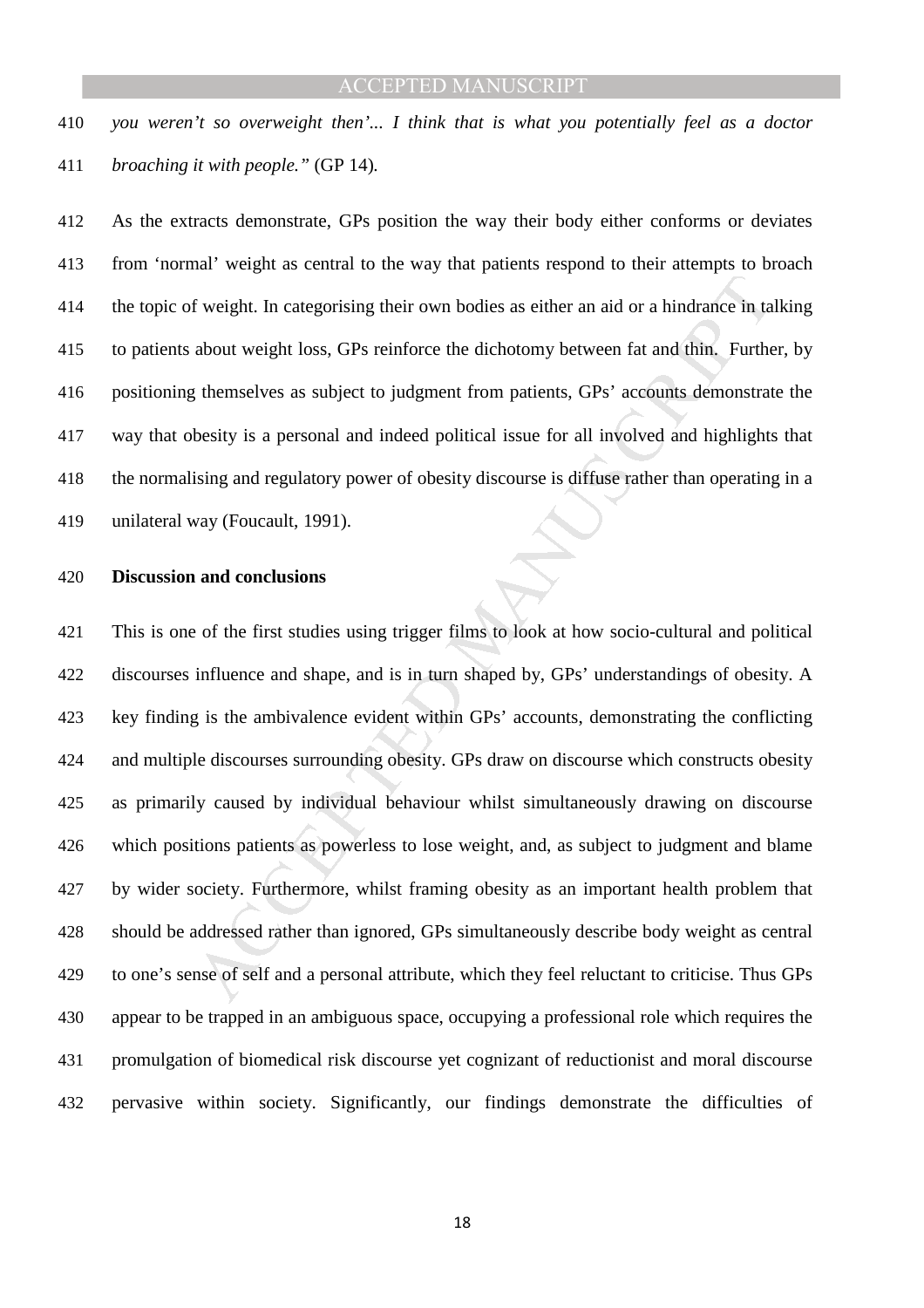communicating about body weight and weight loss practices in ways that avoid the reproduction of dominant constructions of obesity.

Aligning with other studies, our findings highlight the pervasive nature of moral discourse surrounding obesity (Bombak et al, 2016; Owen-smith et al, 2018). Whilst we suggest that GPs' constructions of obesity are broader and more complex than being a simple reproduction of moral discourse, it is important to emphasise that the majority of their discursive constructions were based on assumptions that individuals should and could lose weight through changing their eating practices and/or through physical activity. Focusing on behaviour change and/or individual responsibility in isolation to wider societal and economic solutions, aligns with beliefs that obesity is under individual control, which could contribute to stigma being enacted and enforced in subtle ways within medical consultations (Brown & Flint, 2013; Malterud & Ulriksen, 2011).

Extendion of obesity are broader and more complex than being a si<br>on of moral discourse, it is important to emphasise that the majority of<br>constructions were based on assumptions that individuals should and could<br>ough chan Our findings also suggest that GPs may internalise and come to regulate themselves with the same moral discourse, reinforcing individualised and reductionist constructions of obesity in relation to their own bodies. Despite a growing evidence base challenging the conceptualisation of obesity as a simplistic behavioural problem, including the publication of the Foresight report 10 years ago (Butland et al, 2007; Ulijaszek & McLennan, 2016), our findings suggest that in clinical practice, obesity continues to evoke blame and moral judgement. We therefore highlight the need for all those involved in the medical management of obesity to recognise and reflect on the complexity, and multiplicity of meanings surrounding body weight. It is notable that despite guidelines advocating that health professionals routinely prevent and manage obesity in general practice, there is little advice or evidence around ways that clinicians can challenge, rather than reinforce, simplistic and oppressive understandings of obesity deeply embedded in the powerful discourses surrounding body weight (Aranda & McGreevy, 2014).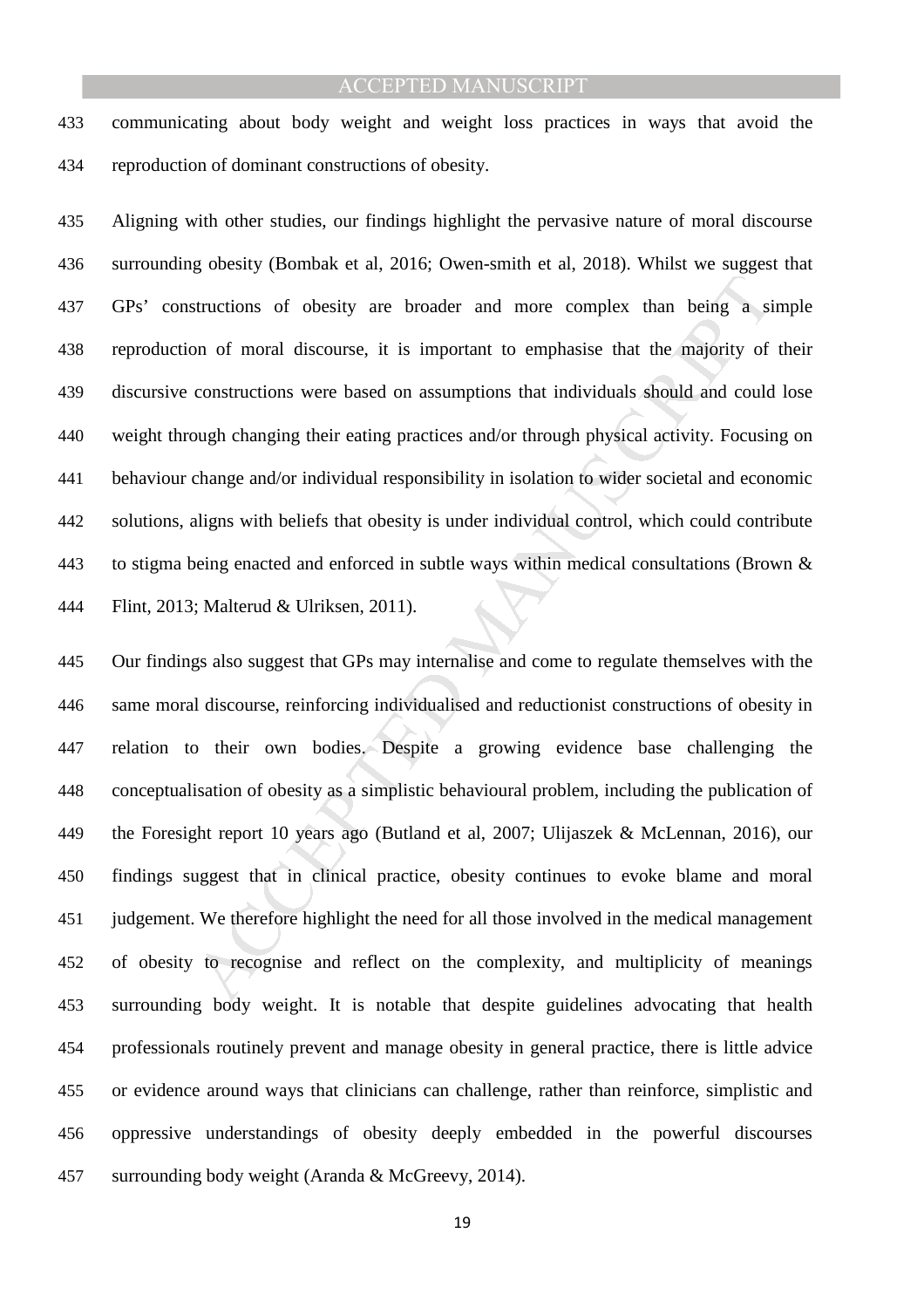of *being* overweight and construed efforts to lose weight as a 'struggle<br>the recognition of obesity as a complex problem was positioned in stark contra<br>ified solutions such as 'eat less, move more'. Being equipped with su In addition to identifying the reproduction of moral discourse within GPs' accounts, our findings also demonstrate that GPs resist moral constructions of obesity by drawing on socio-cultural discourses of body weight and stigma. Whilst obesity was described as an important health risk, many GPs claimed they did not prioritise this risk over the social and personal experience of *being* overweight and construed efforts to lose weight as a 'struggle' for patients. The recognition of obesity as a complex problem was positioned in stark contrast to over-simplified solutions such as 'eat less, move more'. Being equipped with such a reductionist approach appeared to be adding to the discomfort and reluctance of GPs who demonstrated concern that patients feel blame rather than support when weight loss is broached in general practice. In framing obesity as a complex and multi-faceted problem, GPs presented a sense of powerlessness, positioning themselves as working within a medical system unable to provide patients with comprehensive support. As others have contended, health care systems are not yet designed to deal with the clinical complexity of obesity, being more aligned to treat acute conditions (Kirk et al, 2014). Significantly, GP ambivalence resulting from these competing discourses may manifest as discomfort and awkwardness 473 when interacting with patients about weight management (Mold & Forbes, 2013).

Building on research that demonstrates diverse views and tensions around the conceptualisation of obesity (Trainer et al, 2015; Warin, 2015), we have demonstrated the complexity of meanings attached to body weight and the centrality of power relations involved in categorising body weight and communicating about obesity. The ambiguity of obesity as a legitimate medical condition reflects the ongoing debate between researchers and throughout society more broadly as to whether obesity is a lifestyle, a disease and/or a social identity (Patterson & Johnston, 2012). Indeed, given the contestation around the medicalization of fatness demonstrated by researchers and activists, as well as the attention obesity has gained from the media and public health institutions, it can be concluded that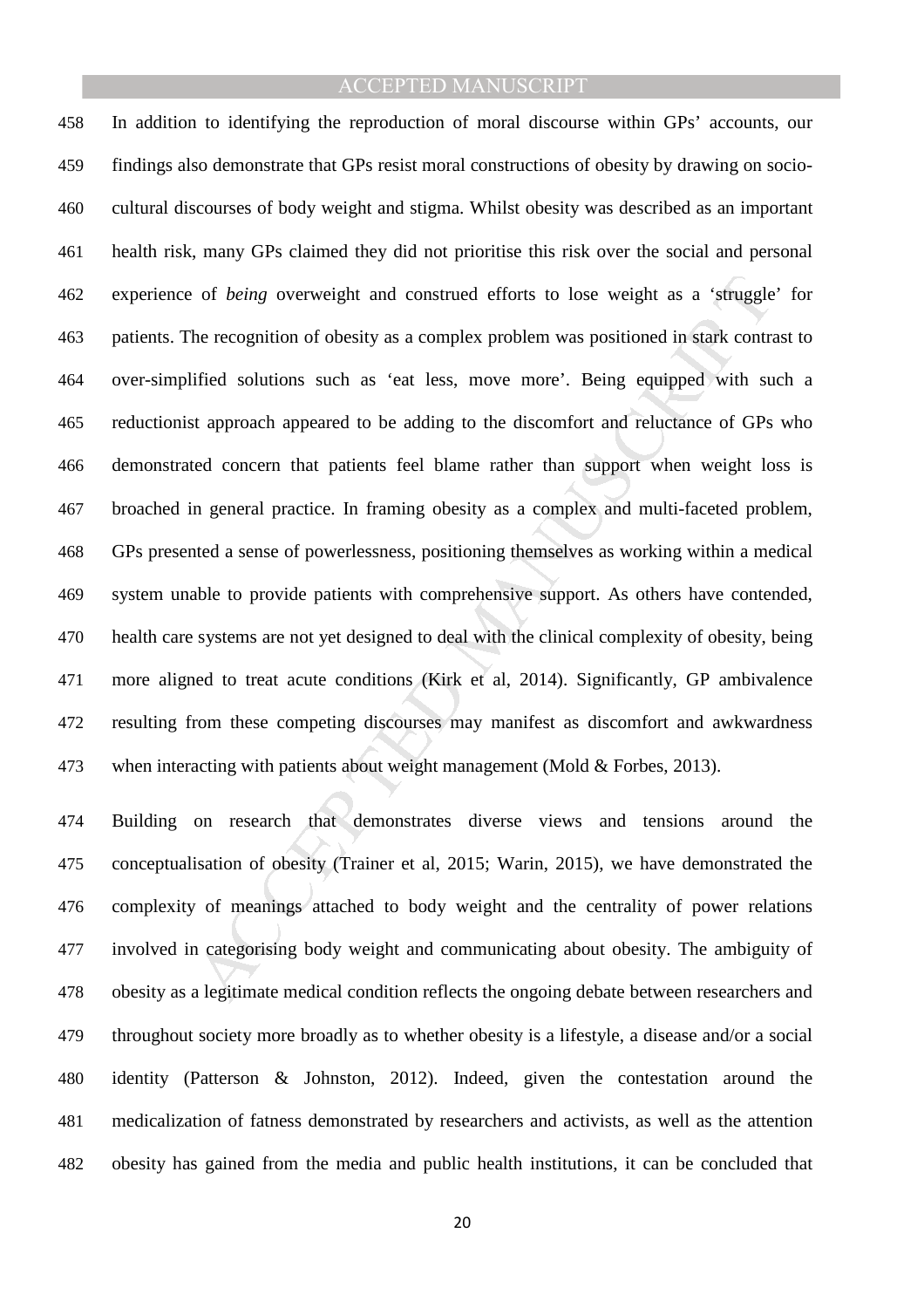obesity has become a political issue (Monaghan et al, 2013; Ulijaszek & McLennan, 2016). Thus the uncertainty and ambivalence demonstrated by GPs towards discussing weight loss with patients seems to echo the social and political landscape they are working within.

used within healthcare (Fullager & O'Brien, 2012; Skelton et al, 2002) and w<br>documented in relation to experiences of obesity and by health professio<br>people with obesity (Kirk et al, 2014; Schmied et al, 2011). In the con In describing their patients' experiences, GPs in this study were drawing on metaphors that are widely used within healthcare (Fullager & O'Brien, 2012; Skelton et al, 2002) and which have been documented in relation to experiences of obesity and by health professionals caring for people with obesity (Kirk et al, 2014; Schmied et al, 2011). In the context of obesity, scholars have repeatedly noted the use of military metaphors within dominant discourse surrounding body weight (Saguy & Almeling, 2008; Tischner & Malson, 2011), which to some extent (i.e. in describing obesity as a 'battle'), have been reproduced here. The varied ways in which GPs respond to their patients' use of metaphors about the embodied experience of obesity and weight loss, and the extent to which GPs' responses and use of metaphors provide hope rather than futility, is worthy of further investigation.

A key strength of this study is the creation and operationalisation of trigger films which were designed to prompt reflection into an area of clinical practice that is difficult to research in an abstract way. As demonstrated, trigger films proved to be an innovative methodological tool to explore the ways in which GPs discursively construct barriers to raising the topic of weight with patients. In line with other studies which report that vignettes can stimulate health professionals to discuss personal experiences, trigger discussion of supplementary matters and generate multi-layered accounts (Llanwarne et al, 2017; Mah et al, 2014), the films in this study were well received by respondents who, after watching the trigger films, discussed examples of their own clinical encounters and appeared comfortable to express their ambivalence around this area of practice. One way to extend the use of such trigger films would be to increase the variety of actors used to depict the role of the Doctor. This could enable further insight into discursive constructions, including the role of a GP's own body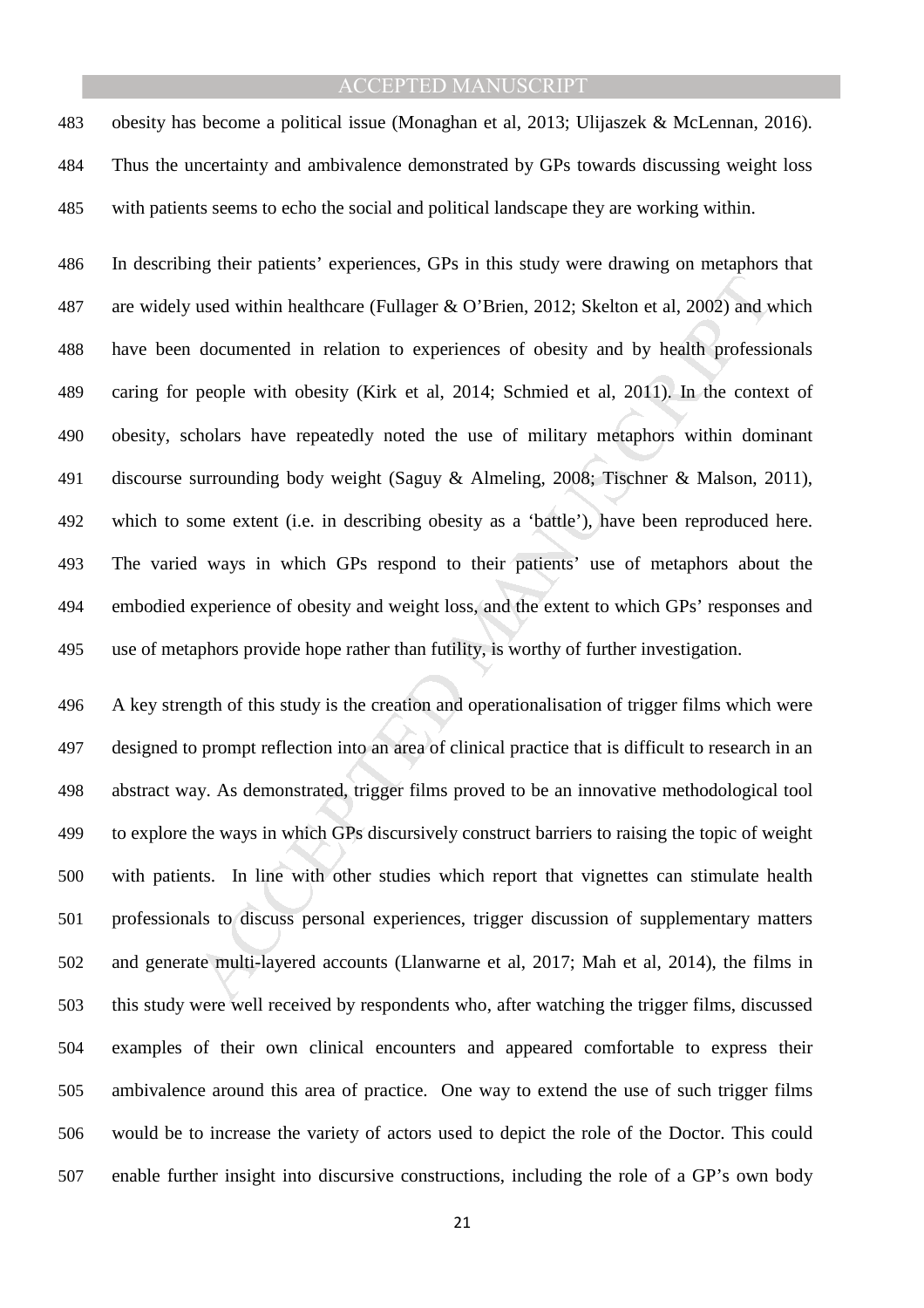weight, and whether and how GPs feel judged by patients. In this study only one actor (female, 'normal' BMI) was used to play the role of the doctor yet several GPs commented that if the Doctor was overweight, raising the topic of weight would be uniquely challenging. Similarly, if actors with a BMI in the 'severely obese' rather than 'obese' range had played the patient, alternative constructions about obesity and additional examples of clinical encounters may have emerged during the interviews.

t, alternative constructions about obesity and additional examples of climay have emerged during the interviews.<br>
th other qualitative studies, the data generated is a co-creation of the encosearcher and participants. The In line with other qualitative studies, the data generated is a co-creation of the encounter between researcher and participants. The accounts of GPs were based on reactions to three trigger films which were constructed by the research team. If another set of vignettes had been shared, GPs' accounts and the discourses identified may have differed, particularly as the vignettes were based on the current individualised approach to obesity management in general practice. However, one of the criteria for designing trigger films is that they represent clinical realism and resonate with participants' experiences, which our findings suggests they did, thus we argue that they align with the current medical approach to obesity. In addition, as with all discourse analytic studies, the discourses identified as being operationalised by GPs in this study are specific to the design of this research project.

#### **References**

- Academy of Medical Royal Colleges (2013) *Measuring up the medical profession's*
- *prescription for the nation's obesity crisis*. London, AoMRC. Available from:

http://www.aomrc.org.uk/publications/reports-guidance/measuring-up-0213/. (Accessed 19

January 2015)

- (Anonymous, 2007) Details Omitted for double-blind reviewing
- Aranda, K., & McGreevy, D. (2014). Embodied empathyinaction: overweight nurses'
- experiences of their interactions with overweight patients. *Nursing inquiry*. 21(1), 30-38.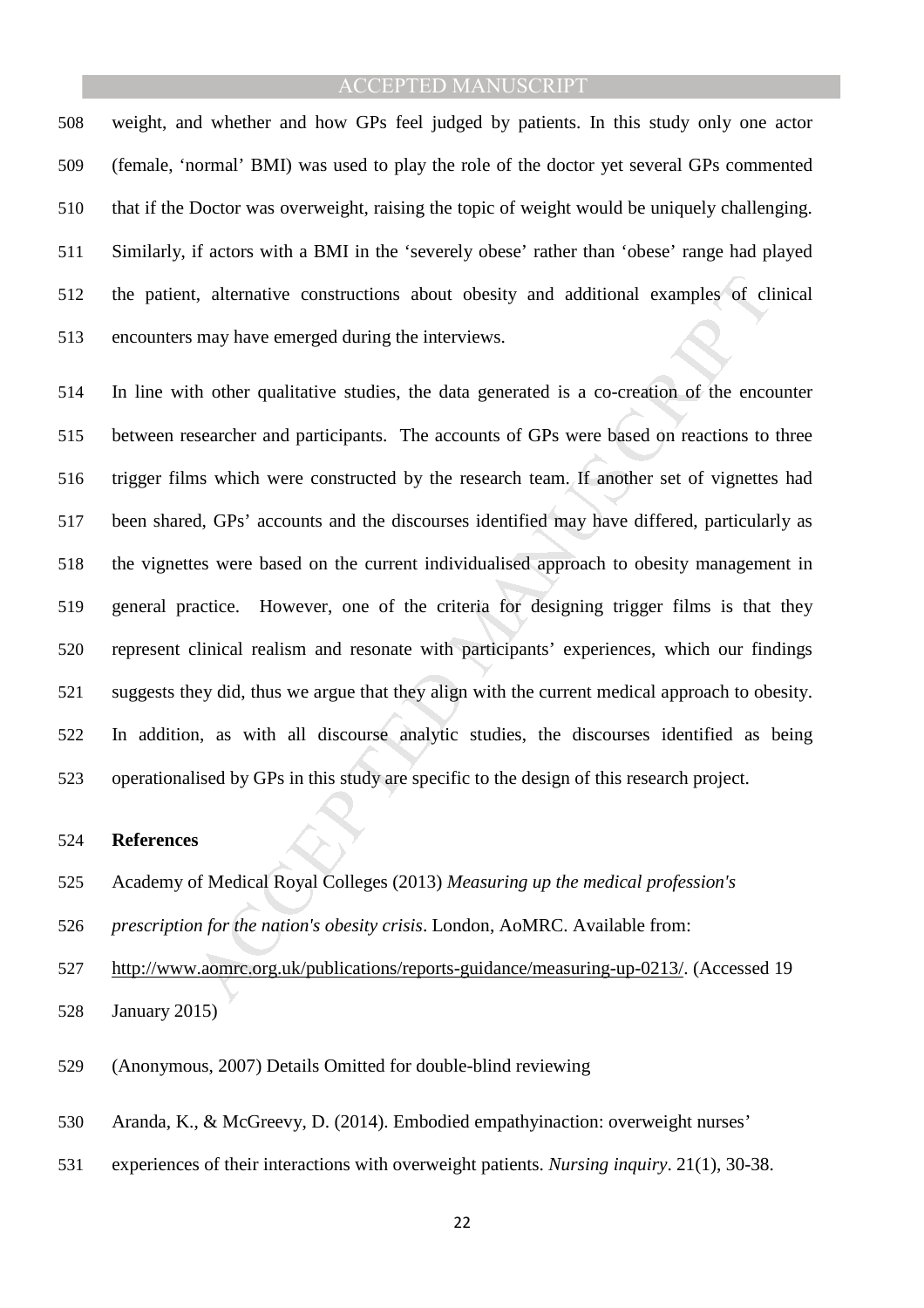- Arber, S., McKinlay, J., Adams, A., Marceau, L., Link, C., & O'Donnell, A. (2006). Patient
- characteristics and inequalities in doctors' diagnostic and management strategies relating to
- CHD: a video-simulation experiment. *Social Science & Medicine*, 62, 103-115.
- Aveyard, P., Lewis, A., Tearne, S., Hood, K., Christian-Brown, A., Adab, P., et al. (2016).
- Screening and brief intervention for obesity in primary care: a parallel, two-arm, randomised
- trial. *The Lancet*. 388, 2492-2500.
- Ber, R., & Alroy, G. (2001). Twenty years of experience using trigger films as a teaching
- tool. *Academic Medicine*. 76, 656-658.
- Blackburn, M., Stathi, A., Keogh, E. and Eccleston, C. (2015). Raising the topic of weight in
- general practice: perspectives of GPs and primary care nurses. *BMJ Open*, 5, p.e008546.
- Bombak, A. E. (2014). The contribution of applied social sciences to obesity stigma-related
- public health approaches. *Journal of Obesity, 2014*, 267286.
- Bombak, A. E., McPhail, D., & Ward, P. (2016). Reproducing stigma: Interpreting
- "overweight" and "obese" women's experiences of weight-based discrimination in
- reproductive healthcare. *Social Science & Medicine, 166*, 94-101.
- ancer. 388, 2492-2500.<br> *ancer.* 388, 2492-2500.<br>
Alroy, G. (2001). Twenty years of experience using trigger films as a teaching<br> *emic Medicine.* 76, 656-658.<br>
M., Stathi, A., Keogh, E. and Eccleston, C. (2015). Raising t Braun, V., & Clarke, V. (2006). Using thematic analysis in psychology. *Qualitative Research in Psychology, 3*(2), 77-101.
- Brown, I., & Flint, S. W. (2013). Weight Bias and the Training of Health Professionals to
- Better Manage Obesity: What Do We Know and What Should We Do? *Current Obesity*
- *Reports*. 2(4), 333-340.
- Butland, B., Jebb, S., Kopelman, P., McPherson, K., Thomas, S., Mardell, J., & Parry, V.
- (2007). *Foresight. Tackling obesities: future choices. Project report*. Available from:
- http://www.bis.gov.uk/assets/foresight/docs/obesity/17.pdf. (Accessed 13 January 2015)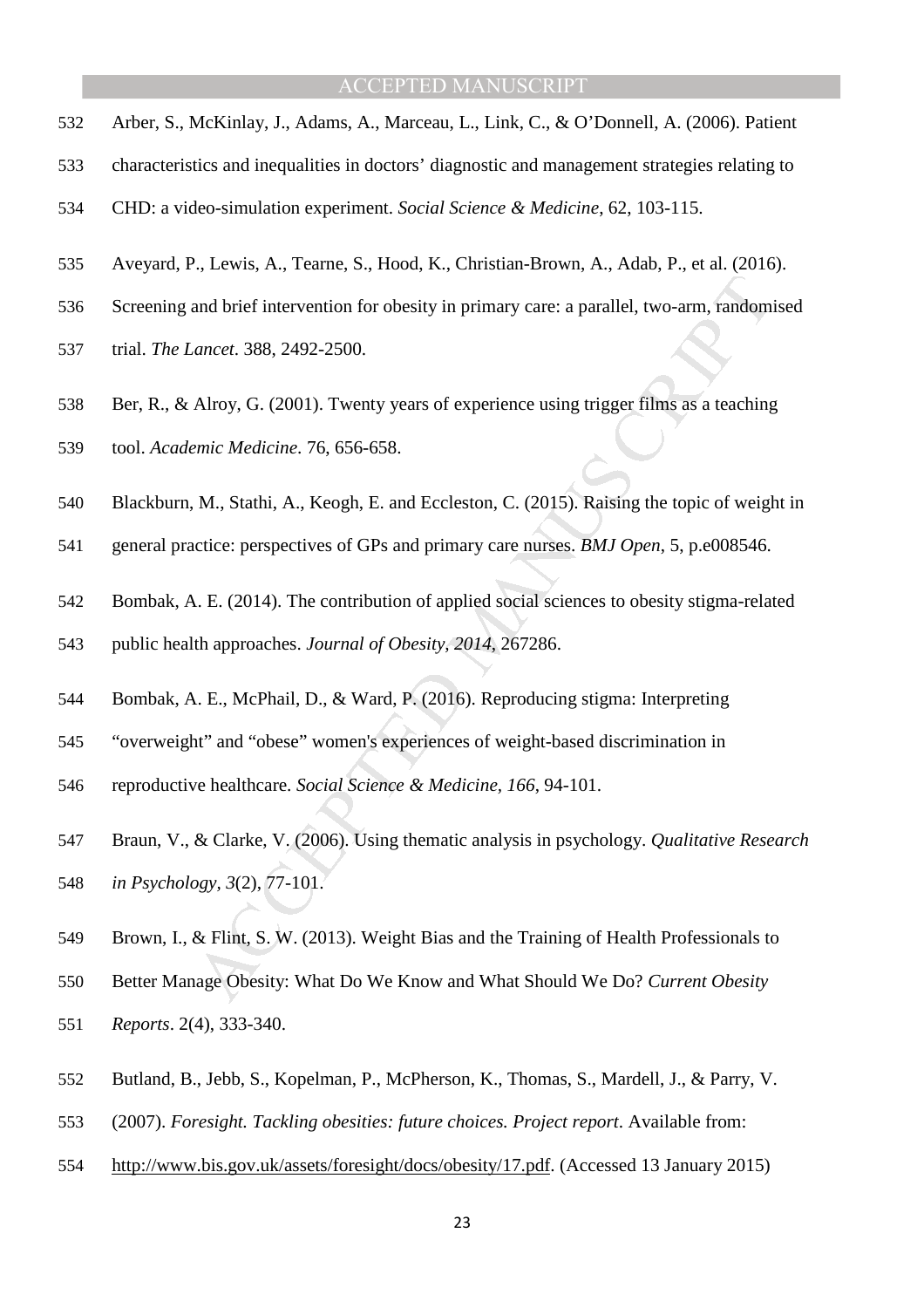- 
- Cheek, J. (1999). Influencing practice or simply esoteric? Researching health care using
- postmodern approaches. *Qualitative Health Research*. 9, 383-392.
- Cooper, C. (2010). Fat studies: Mapping the field. *Sociology Compass, 4*(12), 1020-1034.
- Davies, B., & Harré, R. (1999). Positioning and personhood. *Positioning Theory: Moral*
- *Contexts of Intentional Action,* , 32-52.Evans, B. (2006). 'Gluttony or sloth': critical
- geographies of bodies and morality in (anti) obesity policy. *Area*. 38, 259-267.
- Foucault, M. (1991). *Discipline and punish: The birth of the prison*. London: Penguin.
- Frederick, D., Saguy, A. C., Sandhu, G., & Mann, T. (2016). Effects of competing news
- media frames of weight on antifat stigma, beliefs about weight and support for obesity-related
- public policies. *International Journal of Obesity, 40*(3), 543.
- Fullagar, S. and O'Brien, W. (2012). Immobility, Battles, and the Journey of Feeling Alive. *Qualitative Health Research*, 22(8), pp.1063-1072.
- Gard, M., & Wright, J. (2005). *The obesity epidemic: Science, morality and ideology.*
- London: Routledge.
- *k* Harré, R. (1999). Positioning and personhood. *Positioning Theory: Moral*<br> *A fintentional Action*, , 32-52. Evans, B. (2006). 'Gluttony or sloth': critical<br>
so f bodies and morality in (anti) obesity policy. Area. 38, Goffman, E. (1968) Stigma: Notes on the Management of Spoiled Identity. Harmondsworth: PelicanBooks.
- Hillen, M. A., van Vliet, L. M., de Haes, H. C., & Smets, E. M. (2013). Developing and
- administering scripted video vignettes for experimental research of patient–provider
- communication. *Patient Education and Counseling, 91*(3), 295-309.
- Hughes, R., & Huby, M. (2012). The construction and interpretation of vignettes in social
- research. *Social Work and Social Sciences Review*. 11(1), 36-51.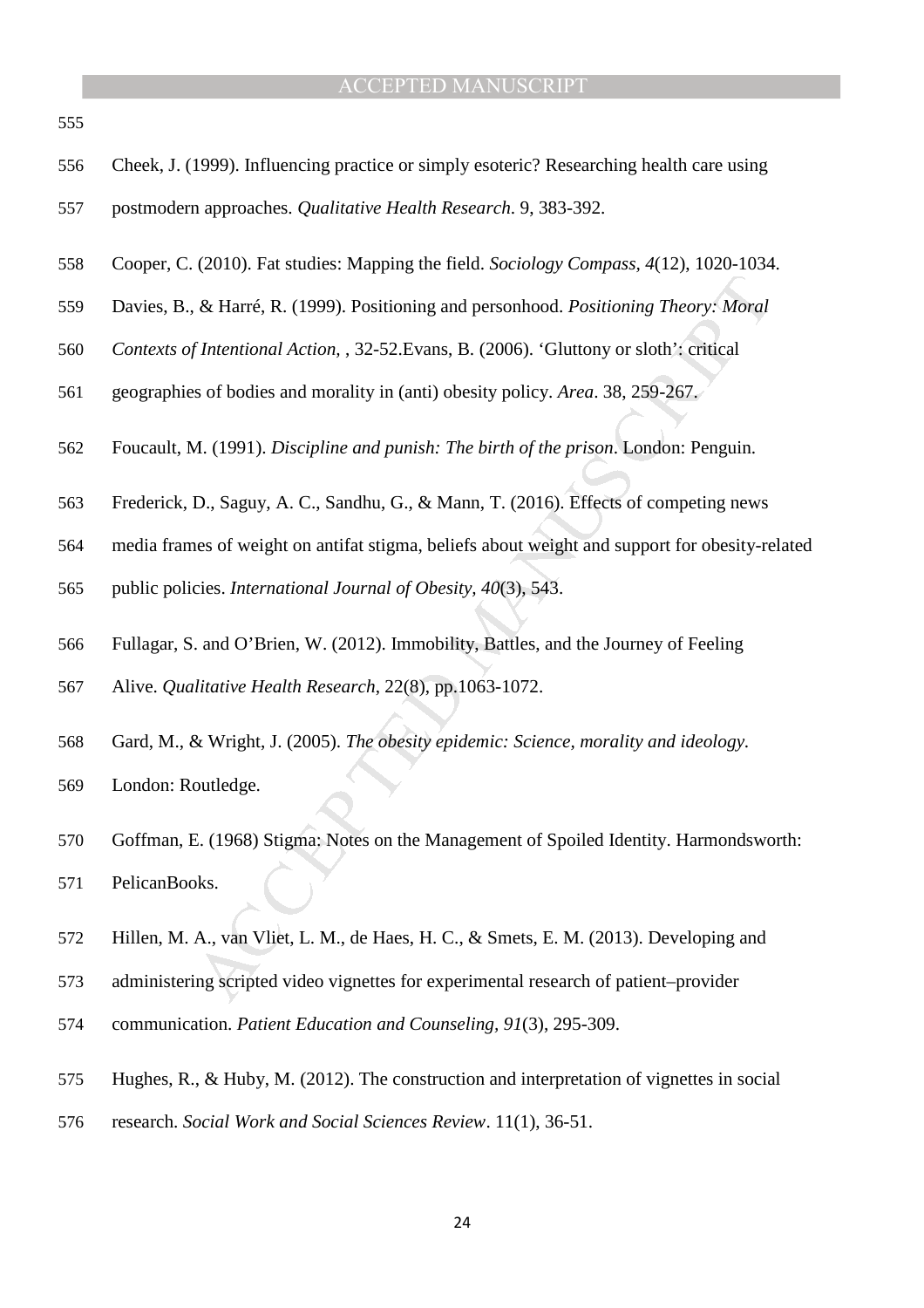- Jackson, M., Harrison, P., Swinburn, B., & Lawrence, M. (2015). Using a Qualitative
- Vignette to Explore a Complex Public Health Issue. *Qualitative Health Research*. 25(10),
- 1395-1409. doi:10.1177/1049732315570119.
- Johnston, C., & Chan, M. (2012). Making film vignettes to teach medical ethics. *Medical*
- *Education*. 46, 1133-1134. doi:10.1111/medu.12040
- 46, 1133-1134. doi:10.1111/medu.12040<br>
2005). Weighing health: The moral burden of obesity. *Social Semiotics*, 15(2),<br>
3. F., Price, S. L., Penney, T. L., Rehman, L., Lyons, R. F., Piceinini-Vallis, H.<br>
4., Curran, J., As Jutel, A. (2005). Weighing health: The moral burden of obesity. *Social Semiotics, 15*(2), 113-
- 125.Kirk, S. F., Price, S. L., Penney, T. L., Rehman, L., Lyons, R. F., Piccinini-Vallis, H.,
- Vallis, T.M., Curran, J., Aston, M. (2014). Blame, Shame, and Lack of Support: A Multilevel
- Study on Obesity Management. *Qualitative Health Research*. 24(6), 790-800. doi:
- 1049732314529667.
- Lupton, D. (1992). Discourse analysis: A new methodology for understanding the ideologies
- of health and illness. *Australian Journal of Public Health.* 16(2), 145-150.
- Lupton, D. (2013). *Fat*. London and New York,Routledge.
- Mah, C.L., Taylor, E., Hoang, S., & Cook, B. (2014). Using vignettes to tap into moral
- reasoning in public health policy: Practical advice and design principles from a study on food
- advertising to children. *American Journal of Public Health*. 104(10), 1826-1832.
- Malterud, K., & Ulriksen, K. (2011). Obesity, stigma, and responsibility in health care: A
- synthesis of qualitative studies. *International Journal of Qualitative Studies on Health and*
- *Well-being*, 6(4). doi: 10.3402/qhw.v6i4.8404
- Medvedyuk, S., Ali, A., & Raphael, D. (2018). Ideology, obesity and the social determinants
- of health: A critical analysis of the obesity and health relationship. *Critical Public Health,*
- *28*(5), 573-585.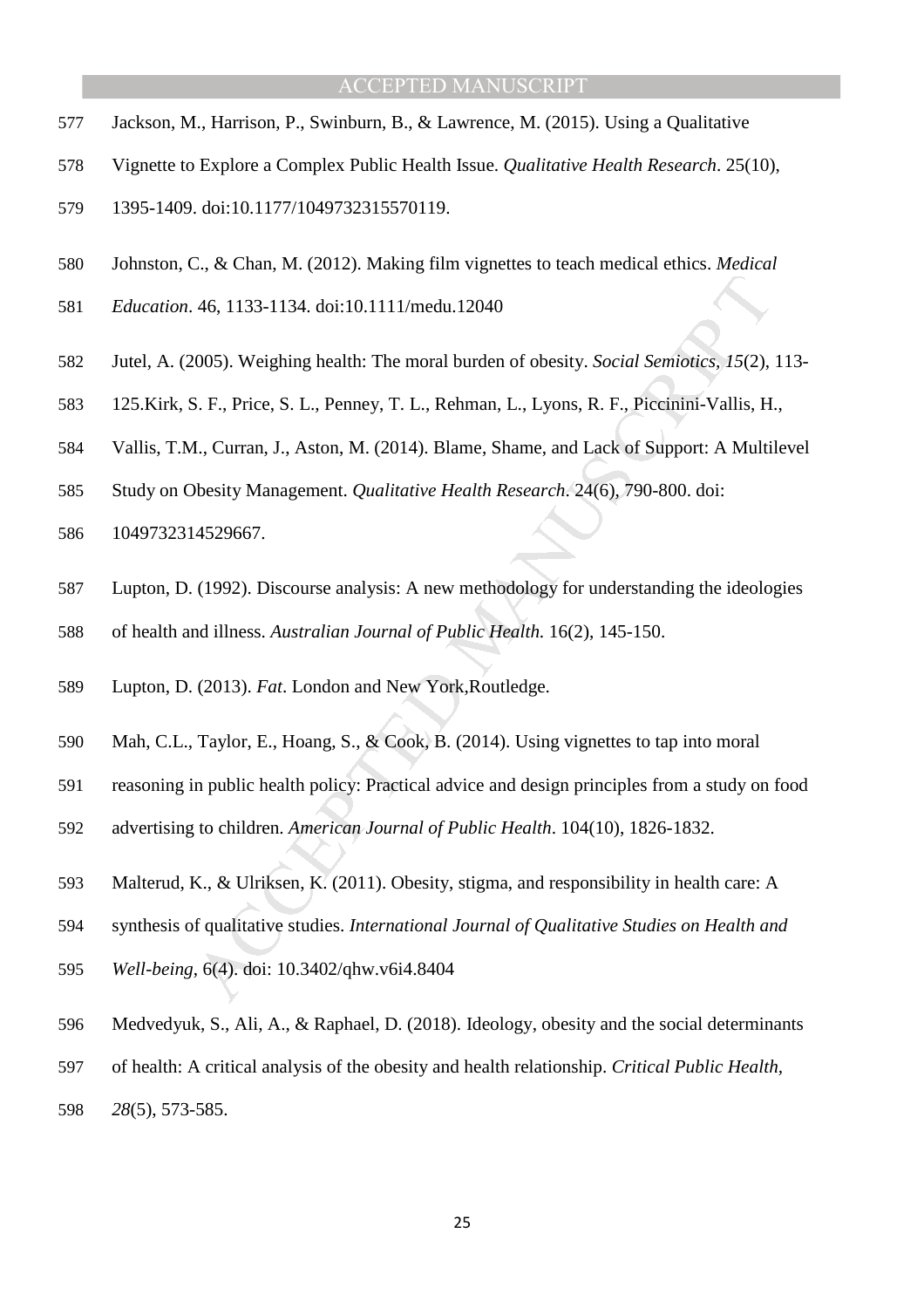- Michie, S. (2007). Talking to primary care patients about weight: a study of GPs and practice
- nurses in the UK. *Psychology, Health and Medicine.* 12(5), 521-525.
- Mold, F., & Forbes, A. (2013). Patients' and professionals' experiences and perspectives of
- 602 obesity in health care settings: a synthesis of current research. *Health Expectations*. 16, 119-
- 142. Doi: 10.1111/j.1369-7625.2011.00699.X
- Monaghan, L.F., Colls, R., & Evans, B (2013). Obesity discourse and fat politics: research,
- critique and interventions. Critical Public Health. 23(3), 249-262.
- 10.1111/j.1369-7625.2011.00699.X<br>
1.L.F., Colls, R., & Evans, B (2013). Obesity discourse and fat politics: researce<br>
dinterventions. Critical Public Health. 23(3), 249-262.<br>
1.L.F. (2017). Re-framing weight-related stigm Monaghan, L. F. (2017). Re-framing weight-related stigma: From spoiled identity to macro-
- social structures. *Social Theory & Health, 15*(2), 182-205.
- National Institute for Health and Care Excellence. (2014) Public health guidance 53.
- *Managing overweight and obesity in adults lifestyle weight management services.* London,
- NICE. Available from: https://www.nice.org.uk/guidance/ph53. (Accessed: 12 January 2016)
- NHS Future Forum. (2012). *Making Every Contact Count*. Available at:
- http://webarchive.nationalarchives.gov.uk/20130805112926/http://healthandcare.dh.gov.uk/f
- orum-report/. (Accessed: 19 January 2015)
- Owen‐Smith, A., Coast, J., & Donovan, J. L. (2018). Self‐responsibility, rationing and
- treatment decision making–managing moral narratives alongside fiscal reality in the obesity
- surgery clinic. *Health Expectations, 21*(3), 606-614.
- Paulson, S., & Willig, C. (2008). Older women and everyday talk about the ageing
- body. *Journal of Health Psychology, 13*(1), 106-120.
- Parker, I. (1992). *Discourse dynamics: Critical analysis for social and individual psychology*. London: Routledge.
- Parker, I. (2002) *Critical discursive psychology*. New York: Palgrave Macmillan.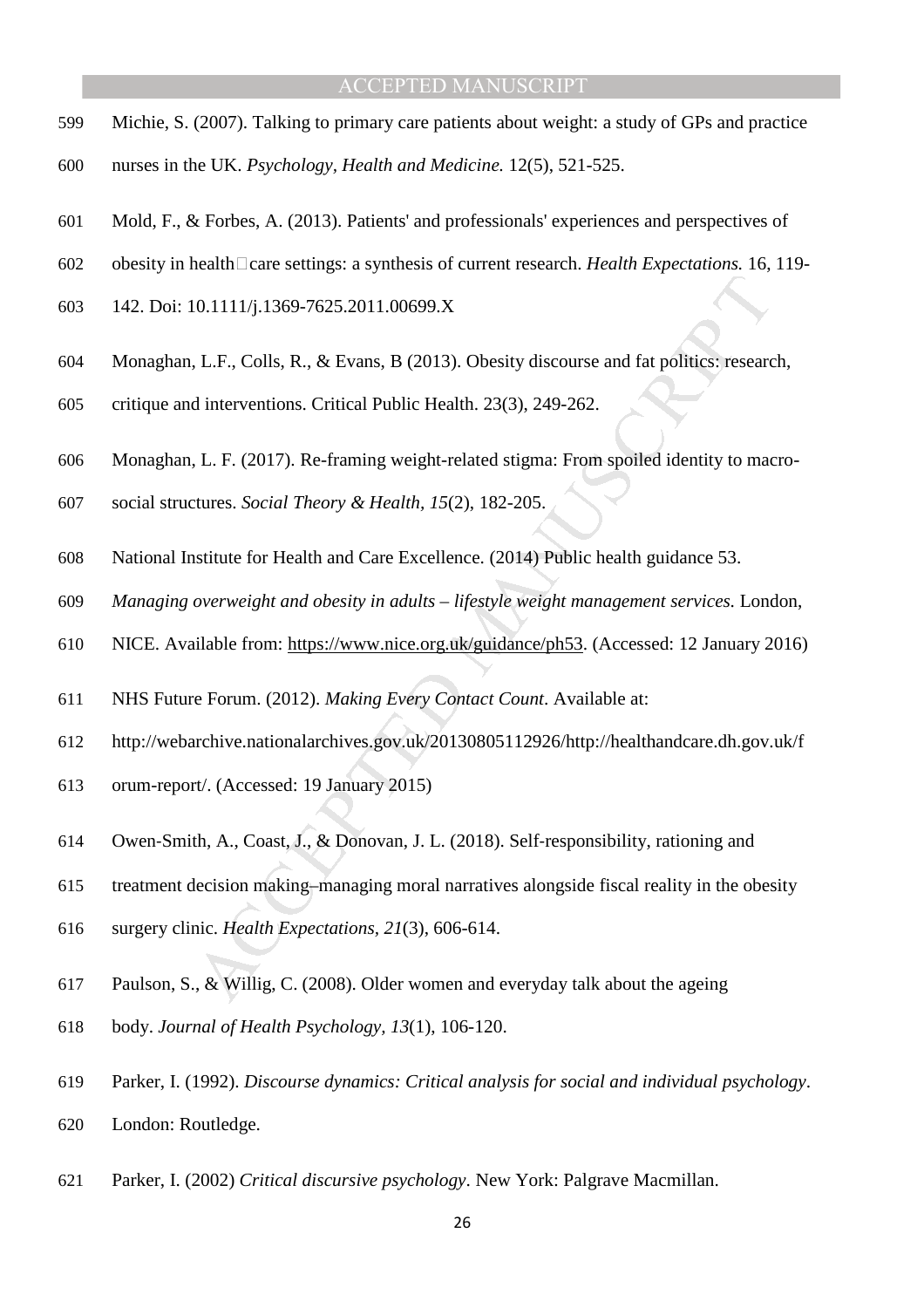- Patterson, M., & Johnston, J. (2012). Theorizing the obesity epidemic: Health crisis, moral
- panic and emerging hybrids. *Social Theory & Health.* 10(3), 265-291.
- Rapley, T. J. (2001). The art (fulness) of open-ended interviewing: Some considerations on
- analysing interviews. *Qualitative Research, 1*(3), 303-323.
- Rothblum, E., Solovay, S., & Wann, M. (2009). *The Fat Studies Reader*. New York: NYU

Press.

- Royal College of Physicians (2013) *Action on obesity: Comprehensive care for all. Report of*
- *a working party*. London: Royal College of Physicians. Available at:
- https://www.rcplondon.ac.uk/sites/default/files/action-on-obesity.pdf. (Accessed: 10 April

2015).

- Saguy, A. C., & Almeling, R. (2008). Fat in the fire? science, the news media, and the
- "Obesity epidemic" 2. Paper presented at the *Sociological Forum, , 23*(1) 53-83.
- Saguy, A. C., & Gruys, K. (2010). Morality and health: News media constructions of
- overweight and eating disorders. *Social Problems, 57*(2), 231-250.
- Schmied, V., Duff, M., Dahlen, H., Mills, A. and Kolt, G. (2011). 'Not waving but
- drowning': a study of the experiences and concerns of midwives and other health
- professionals caring for obese childbearing women. *Midwifery*, 27(4), pp.424-430.
- E., Solovay, S., & Wann, M. (2009). *The Fat Studies Reader*. New York: NY<br>ege of Physicians (2013) *Action on obestiy: Comprehensive care for all. Repe*<br>*party.* London: Royal College of Physicians. Available at:<br>w.rcplon Shaw, S., & Bailey, J. (2009). Discourse analysis: What is it and why is it relevant to family practice? *Family Practice, 26*(5), 413-419.
- Sims-Schouten, W., Riley, S.C., & Willig, C. (2007). Critical Realism in Discourse Analysis:
- A Presentation of a Systematic Method of Analysis Using Women's Talk of Motherhood,
- Childcare and Female Employment as an Example. *Theory & Psychology*, 17, 101-124.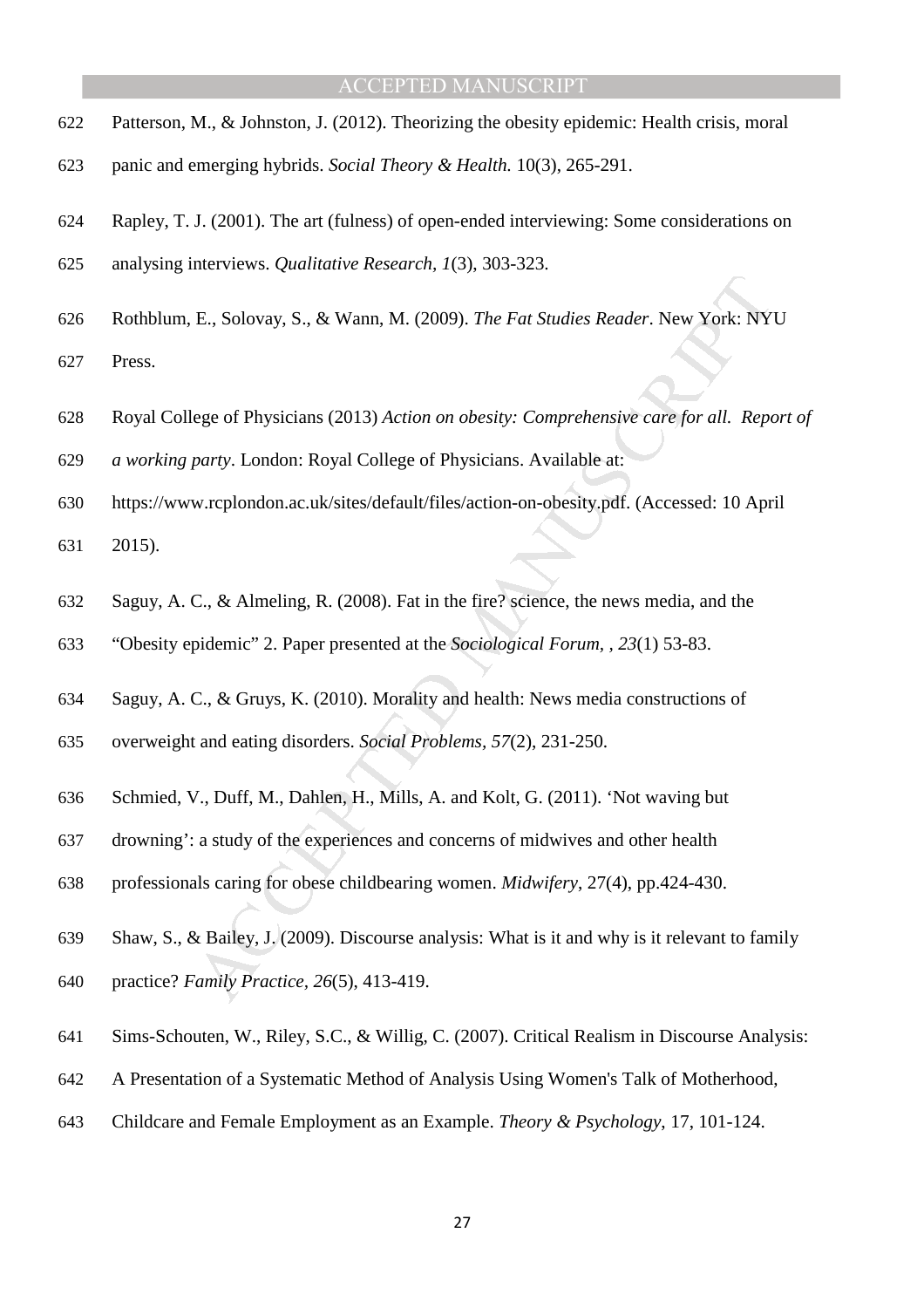- Skelton, J., Wearn, A. and Hobbs, R. (2002). A concordance-based study of metaphoric expressions used by general practitioners and patients in consultation. *British Journal of*
- *General Practice,*, 52, pp.114-118.

- Throsby, K. (2007). "How could you let yourself get like that?": Stories of the origins of
- obesity in accounts of weight loss surgery. *Social Science & Medicine*. 65(8), 1561-1571.

- Tischner I., Malson H. (2011) 'You Can't Be Supersized?' Exploring Femininities, Body
- Size and Control within the Obesity Terrain. In: Rich E., Monaghan L.F., Aphramor L.
- (eds) Debating Obesity. Palgrave Macmillan, London
- Tischner, I., & Malson, H. (2012). Deconstructing health and the un/healthy fat woman.
- *Journal of Community & Applied Social Psychology, 22*(1), 50-62.
- Trainer, S., Brewis, A., Hruschka, D., & Williams, D. (2015). Translating obesity: Navigating
- the front lines of the "war on fat". *American Journal of Human Biology, 27*(1), 61-68.
- Ulijaszek, S. J., & McLennan, A. K. (2016). Framing obesity in UK policy from the Blair
- years, 1997–2015: the persistence of individualistic approaches despite overwhelming
- C. (2007). "How could you let yourself get like that?": Stories of the origins of<br>accounts of weight loss surgery. *Social Science & Medicine*. 65(8), 1561-1571<br>
., Malson H. (2011) 'You Can't Be Supersized?' Exploring Fe evidence of societal and economic factors, and the need for collective responsibility. *Obesity*
- *Reviews*. 17(5), 397-411.
- Ussher, J.M., Perz, J., Gilbert, E., Wong, W.T., Mason, C., Hobbs, K., et al. (2013). Talking
- about sex after cancer: a discourse analytic study of health care professional accounts of
- sexual communication with patients. *Psychology & Health*. 28(12), 1370-1390.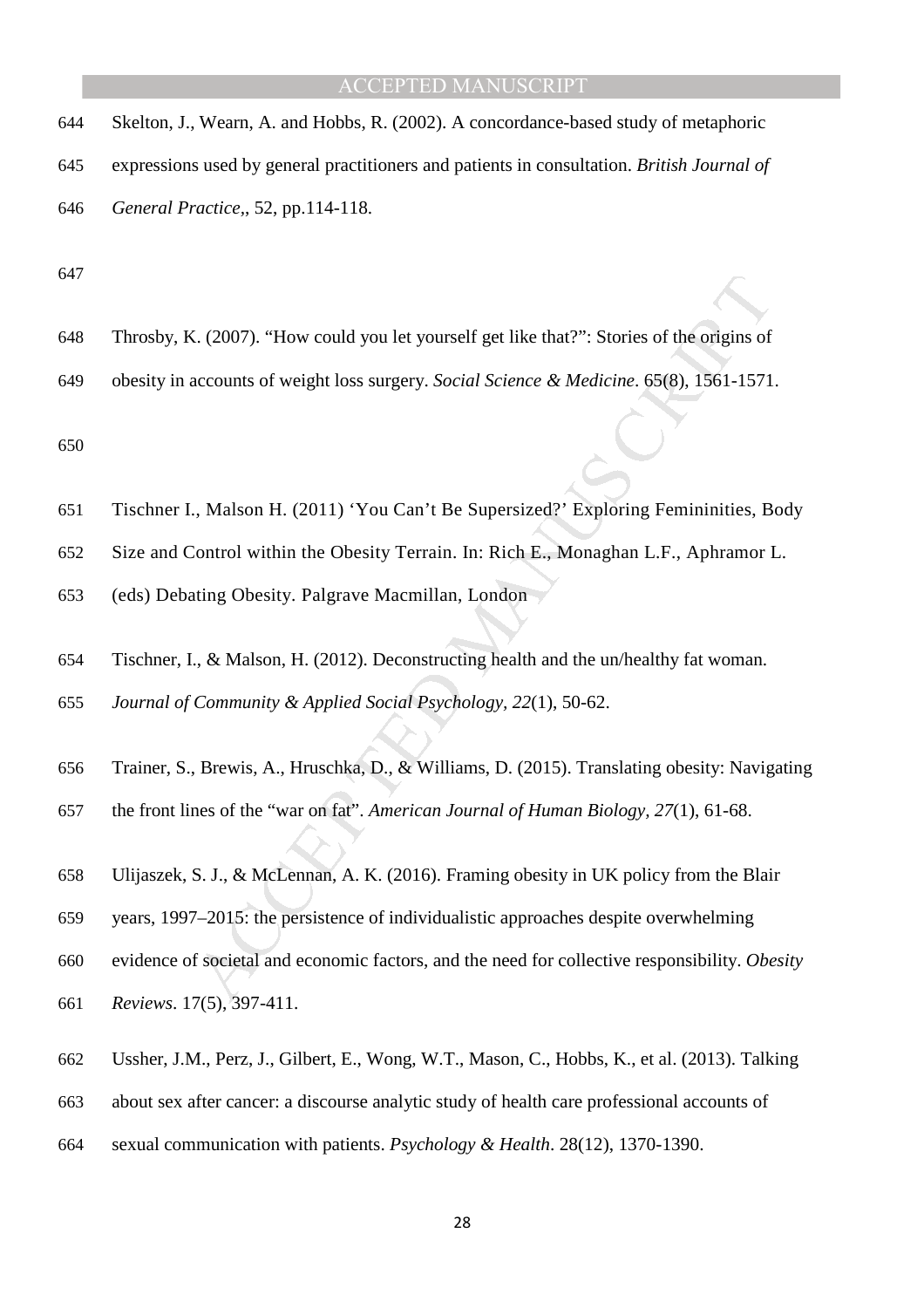- 665 Warin, M. (2015). Material feminism, obesity science and the limits of discursive critique.
- 666 *Body & society*. 21(4), 48-76.
- 667 Webb, H. (2009). 'I've put weight on cos I've bin inactive, cos I've 'ad me knee done': moral work in
- 668 the obesity clinic. *Sociology Of Health & Illness*, *31*(6), 854-871. doi: 10.1111/j.1467-
- 669 9566.2009.01188.x
- DIT88.x<br>(2001). Introducing qualitative research in psychology. Buckingham. Open<br>Press.<br>Accepted:<br>Accepted: 670 Willig, C. (2001). *Introducing qualitative research in psychology*. Buckingham, Open
- 671 University Press.
- 672
- 673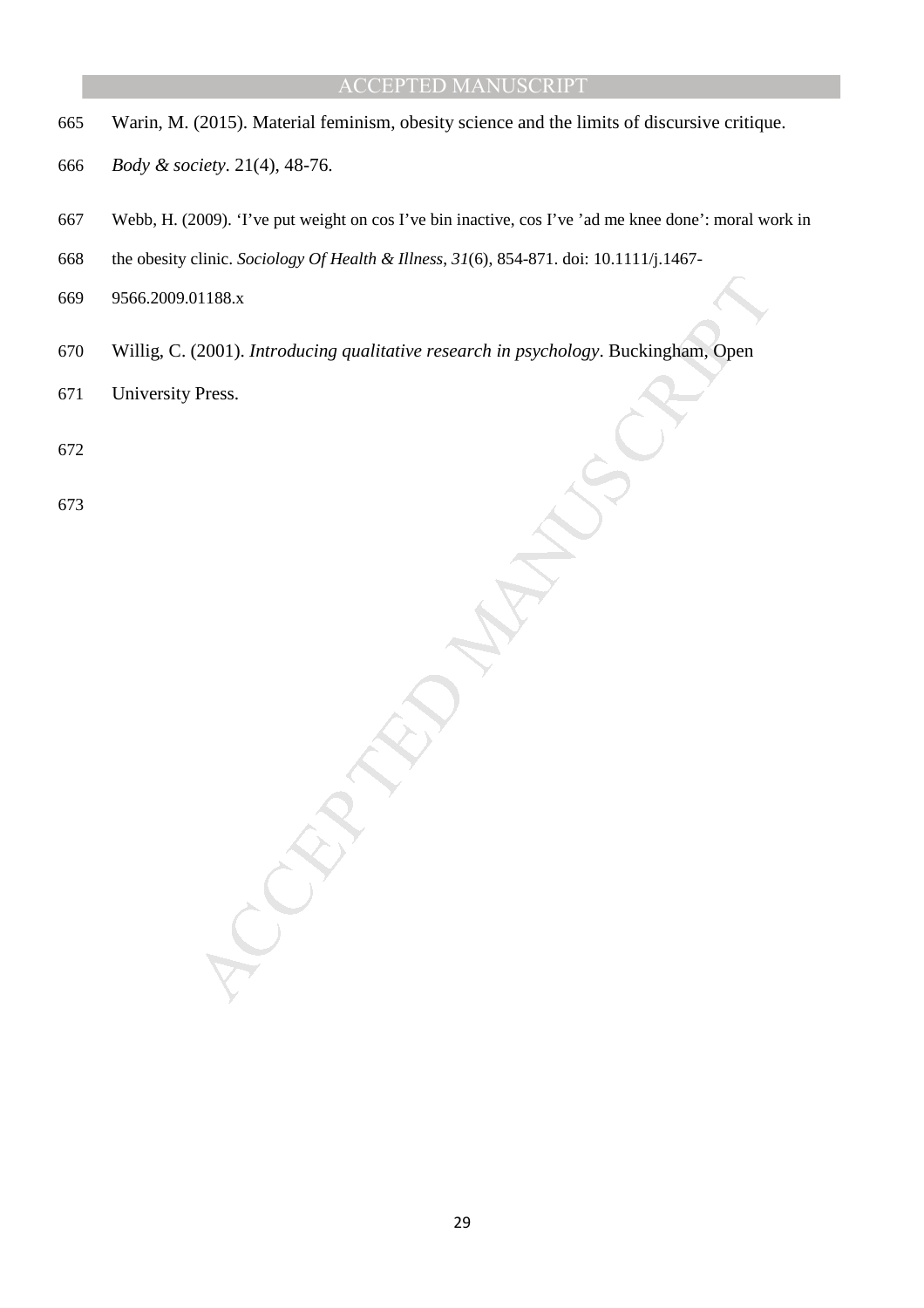# 674

678

679

680

681

# 675 **Tables and figures:**

- 676 Table 1
- 677 Content and purpose of trigger films used within qualitative interviews

|                      | <b>Trigger film 1</b> | <b>Trigger film 2</b> | <b>Trigger film 3</b> |
|----------------------|-----------------------|-----------------------|-----------------------|
| <b>Plot</b>          | Paul consults with    | Eleanor consults      | Pauline consults      |
|                      | knee pain             | with heel pain        | with ear ache         |
|                      |                       | (Plantar Fasiitis)    |                       |
| Objective            | To explore GP         | To explore patient    | To explore a          |
|                      | 'avoidance'           | reaction              | 'health               |
|                      |                       |                       | promotion'            |
|                      |                       |                       | approach to           |
|                      |                       |                       | raising the topic     |
| <b>Trigger point</b> | GP avoids raising the | Patient does not      | GP asks patient if    |
|                      | topic of weight       | want to talk about    | she wants to talk     |
|                      |                       | weight                | about smoking,        |
|                      |                       |                       | alcohol               |
|                      |                       |                       | consumption,          |
|                      |                       |                       | diet or fitness       |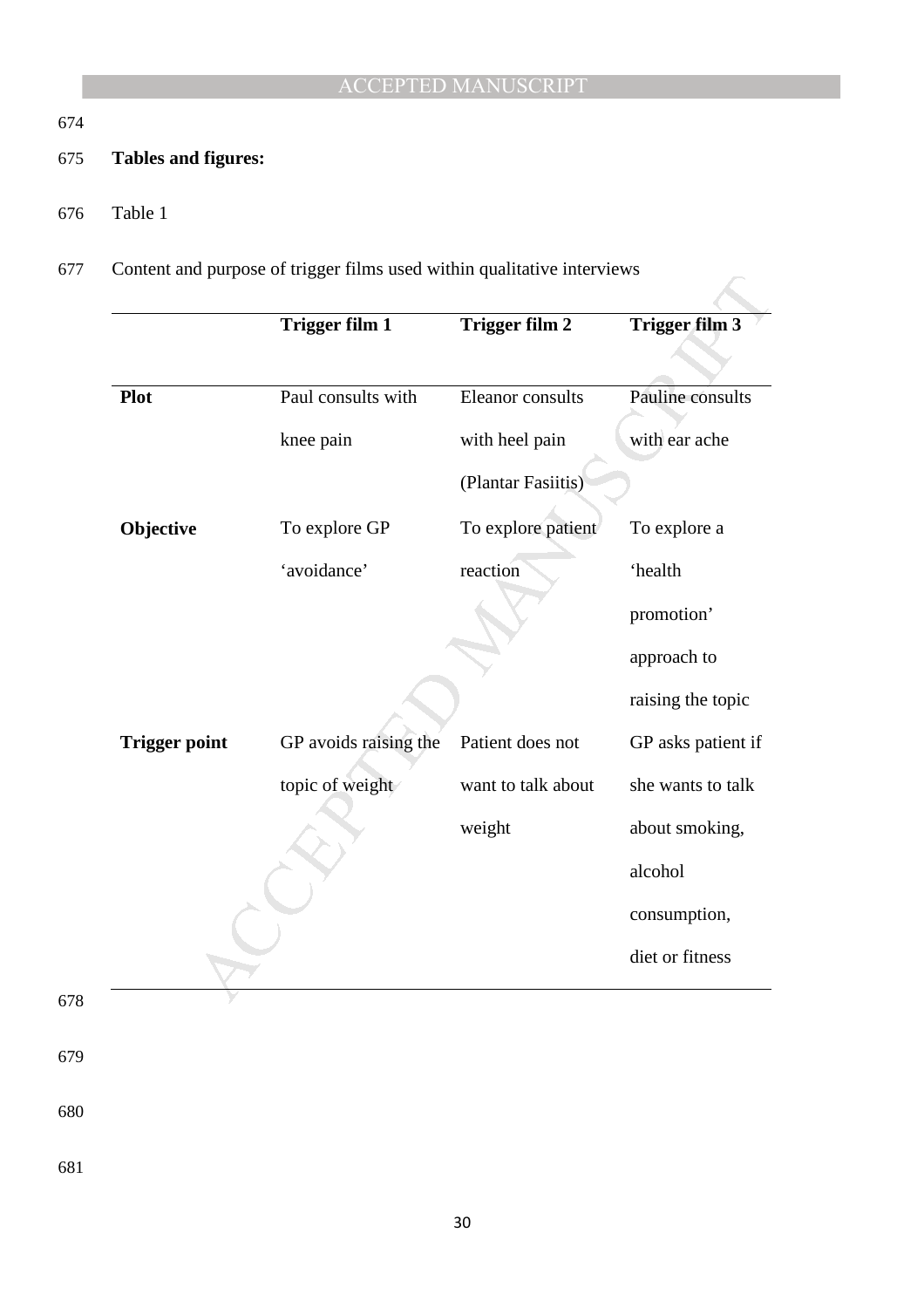# 682 Table 2

# 683 Demographic details reported by participants

|                             | Number of       |  |
|-----------------------------|-----------------|--|
|                             | participants    |  |
| Sex:                        |                 |  |
| Male                        | 8               |  |
| Female                      | 12              |  |
| Age:                        |                 |  |
| $21 - 30$                   | $\overline{3}$  |  |
|                             |                 |  |
| $31 - 40$                   | $\overline{12}$ |  |
| $41-50$                     | $\overline{4}$  |  |
| $51-60$                     | $\mathbf{1}$    |  |
|                             |                 |  |
| Experience as GP in General |                 |  |
| Practice:                   |                 |  |
| $0-5$ years                 | 11              |  |
| 6-10 years                  | $\overline{5}$  |  |
| $11-15$ years               | $\overline{2}$  |  |
| 16-20 years                 | $\mathbf{1}$    |  |
| $21-25$ years               | $\mathbf{1}$    |  |

684

685

686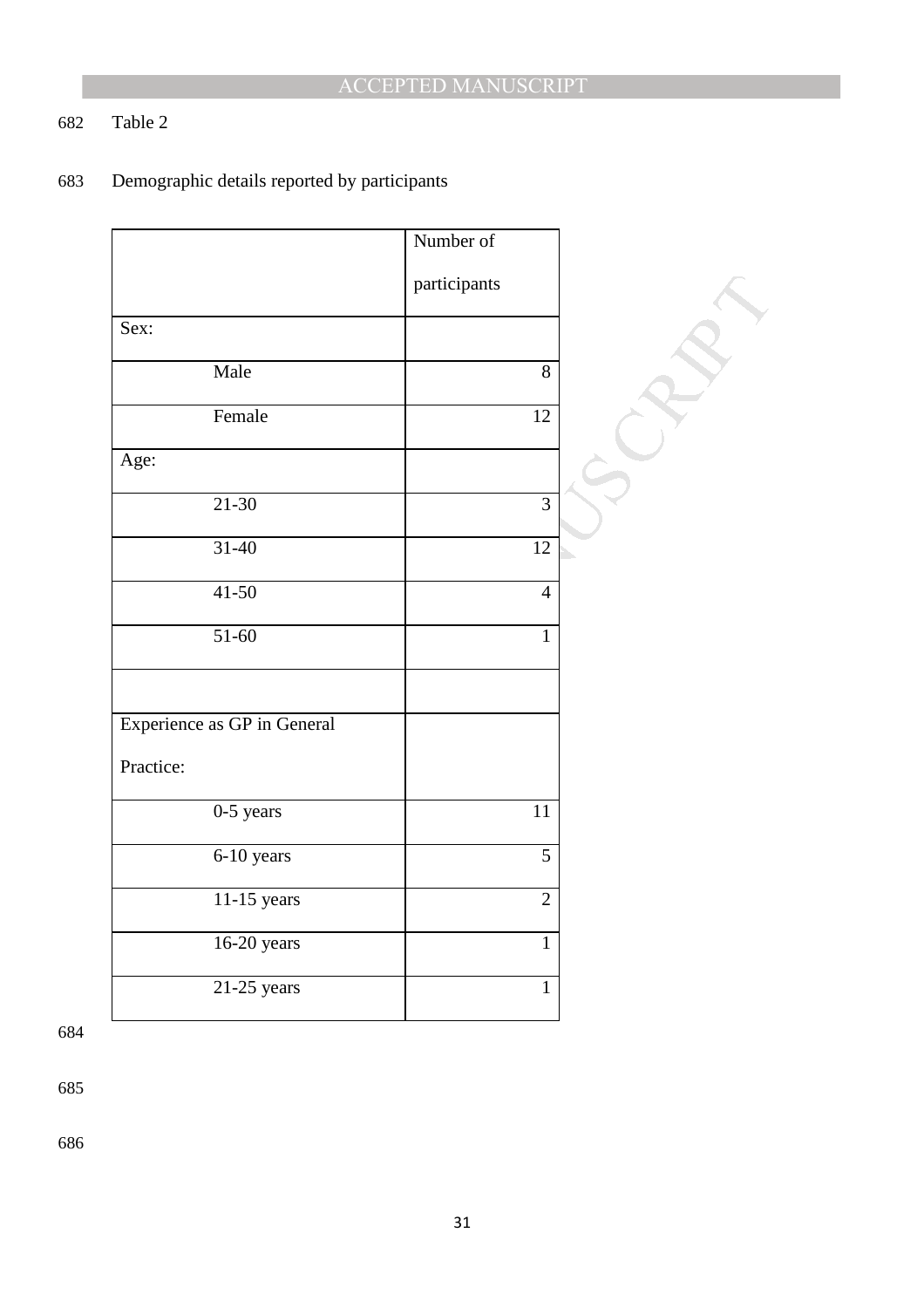Fig. 1. Still of Trigger film 1

# Paul consulting with knee pain

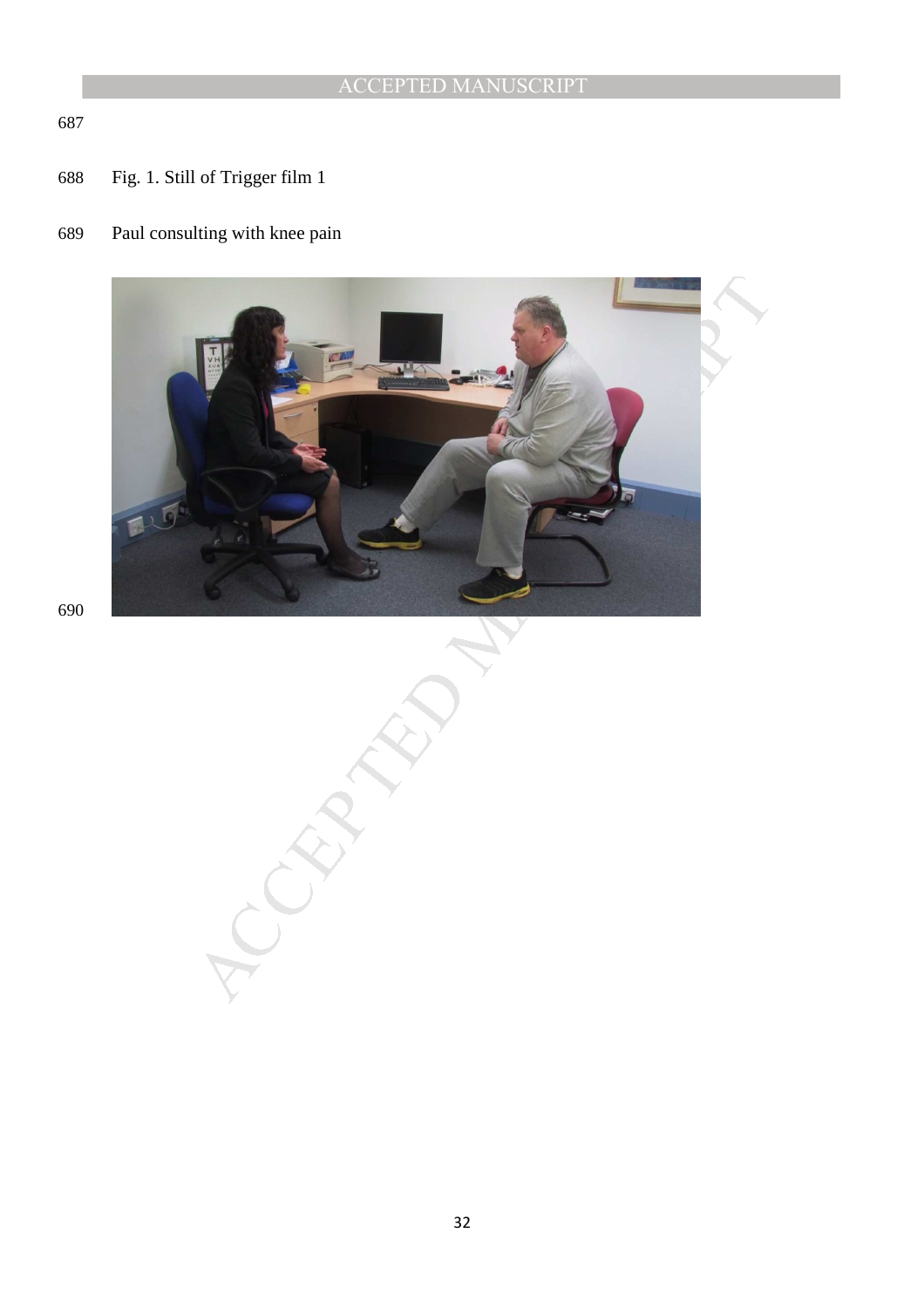#### **Acknowledgments:**

Professor Chris Eccleston, Dr Afroditi Stathi and Dr Ed Keogh provided supervisory support to MB for the study which formed part of her doctoral research. Dr Ed Keogh reviewed, edited and commented on earlier versions of the manuscript.

MANUSCRIPT